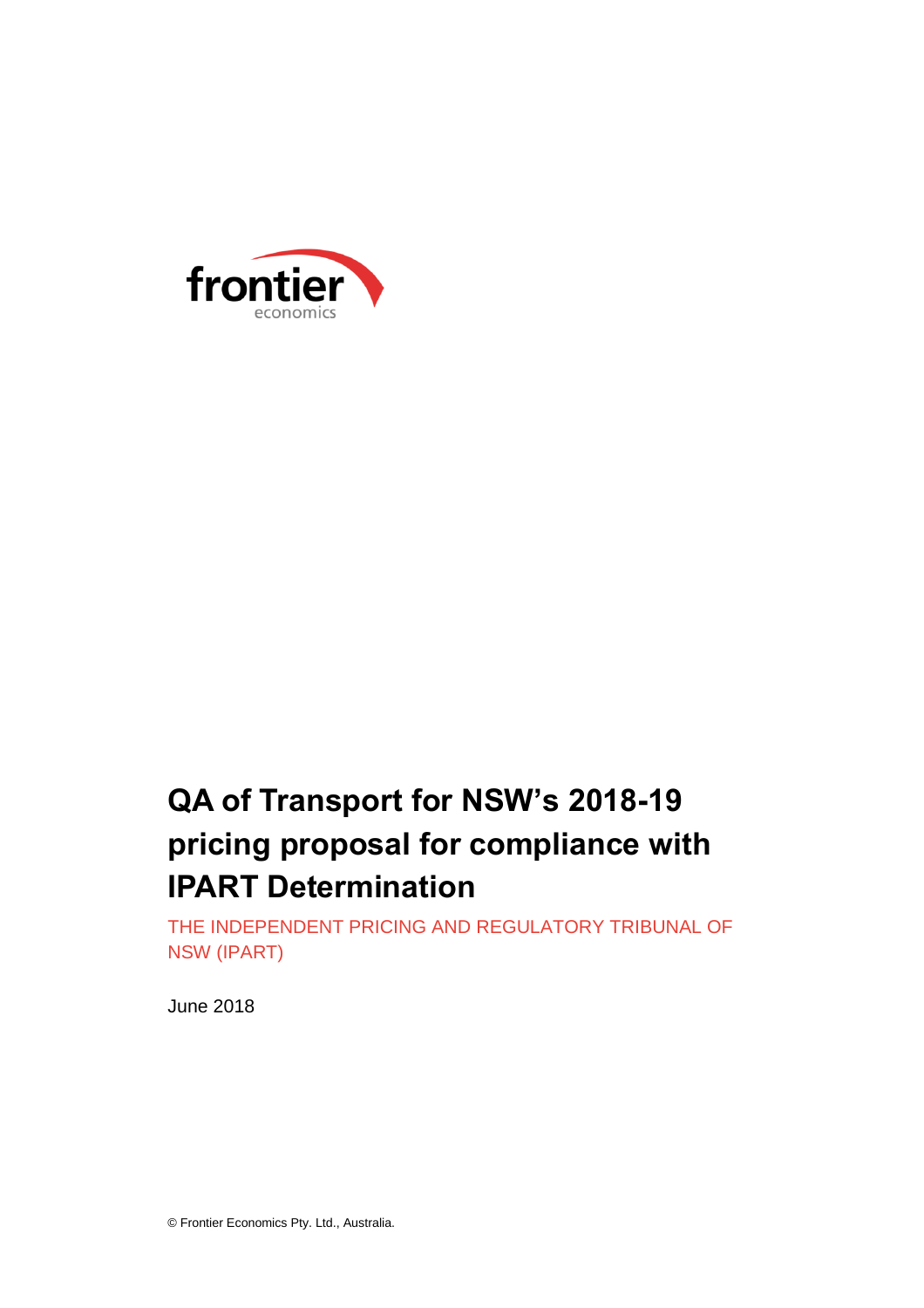# **QA of Transport for NSW's 2018-19 pricing proposal for compliance with IPART Determination**

|                         | <b>Executive summary</b>                                  | iv |
|-------------------------|-----------------------------------------------------------|----|
|                         | <b>Introduction</b>                                       |    |
| $\mathbf{2}$            | <b>Replication of TfNSW's Average Adult Fares</b>         |    |
| $\mathbf{3}$            | Testing whether the 2017-18 sample period is reasonable 9 |    |
| $\overline{\mathbf{4}}$ | <b>Testing the impact of the Opal Day Pass trial</b>      | 16 |
| 5                       | Sensitivity analysis of the use of contactless payments   | 18 |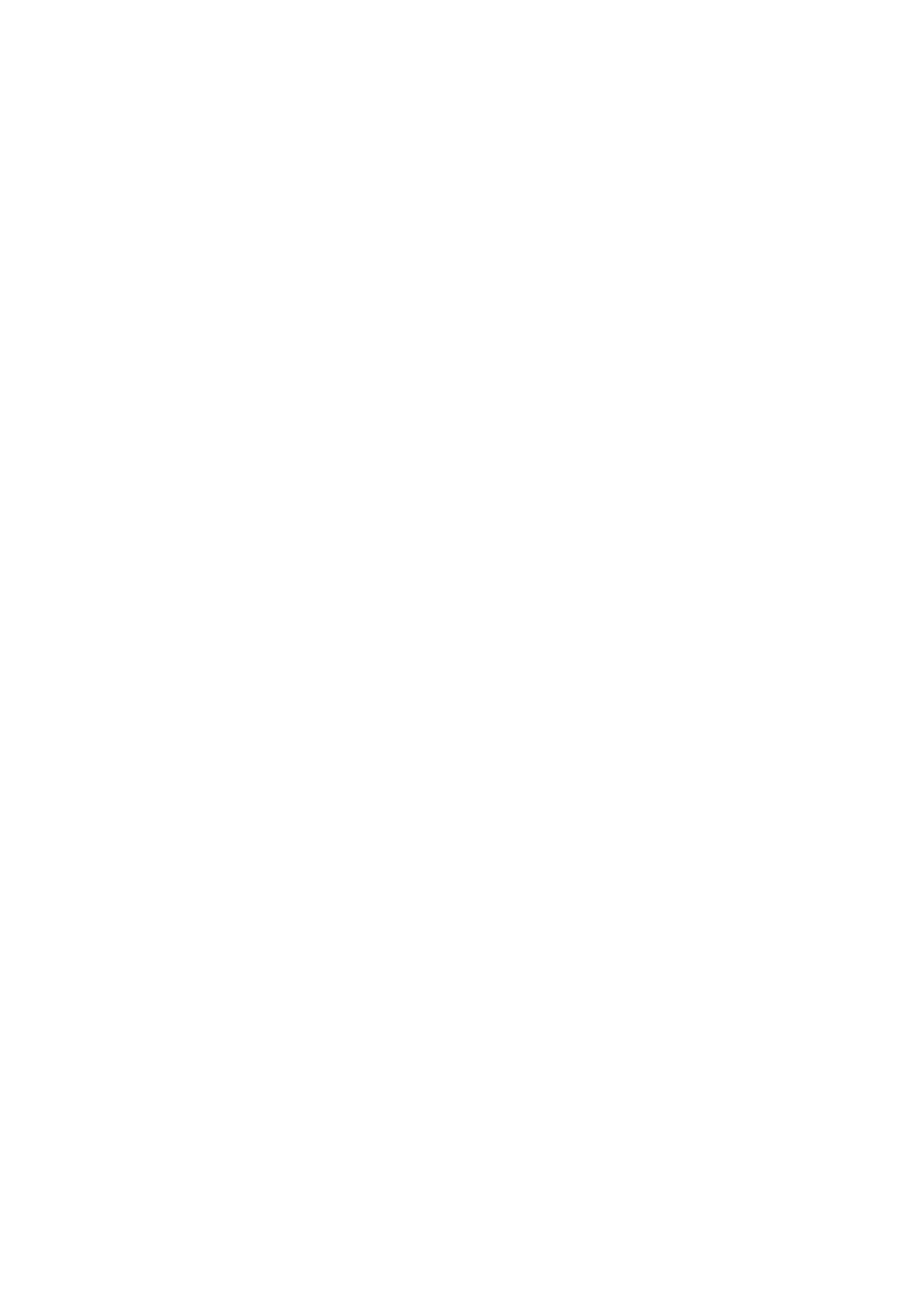# **QA of Transport for NSW's 2018-19 pricing proposal for compliance with IPART Determination**

#### **Boxes**

| Box 1: Summary of Frontier Economics' key findings               |         |  |  |  |  |  |
|------------------------------------------------------------------|---------|--|--|--|--|--|
| <b>Figures</b>                                                   |         |  |  |  |  |  |
| Figure 1: 'Trip Distribution' – Opal reloadable (Adult)          | 10      |  |  |  |  |  |
| Figure 2: 'Trip Distribution' – Opal reloadable (Concession)     | 11      |  |  |  |  |  |
| Figure 3: 'Trip Distribution' - Single Trip Tickets (Adult)      | $12 \,$ |  |  |  |  |  |
| Figure 4: 'Trip Distribution' – Single Trip Tickets (Concession) | 13      |  |  |  |  |  |

### **Tables**

| Table 1: Average Adult Fare by Product                                                                                                    | 3  |
|-------------------------------------------------------------------------------------------------------------------------------------------|----|
| Table 2: Frontier Economics' replication of TfNSW's observed Opal card Trip<br>Distribution and Average Adult fare for 2017-18            | 5  |
| Table 3: Frontier Economics' replication of TfNSW's projected Opal card Trip<br>Distribution and Average Adult fare for 2018-19           | 6  |
| Table 4: Frontier Economics' replication of TfNSW's observed Single Trip<br>Ticket Distribution and Average Adult fare for 2017-18        | 7  |
| Table 5: Frontier Economics' replication of TfNSW's proposed Single Trip<br>Ticket Distribution and Average Adult fare for 2018-19        | 8  |
| Table 6: Frontier Economics' testing of alternative Trip Distributions - Opal<br>reloadable                                               | 14 |
| Table 7: Frontier Economics' testing of alternative Trip Distributions - Single<br><b>Trip Tickets</b>                                    | 15 |
| Table 8: Frontier Economics' sensitivity analysis of Opal Day Pass trial on the<br>projected 2018-19 Single Trip Ticket Trip Distribution | 17 |
| Table 9: Frontier Economics' sensitivity analysis of contactless payments on<br>the projected 2018-19 Single Ticket Trip Distribution     | 20 |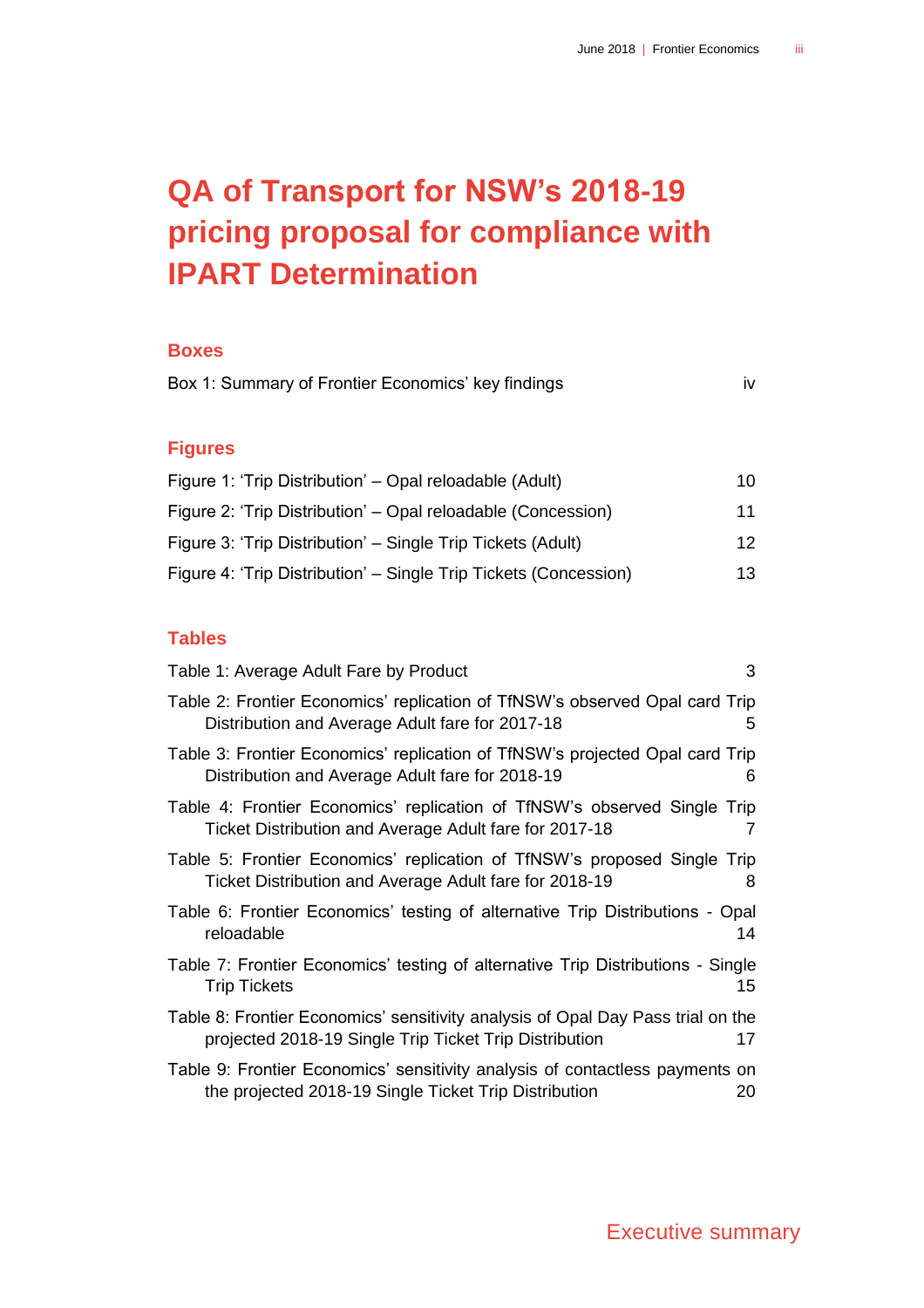### <span id="page-4-0"></span>**Executive summary**

On 20 May 2016, The Independent Pricing and Regulatory Tribunal of NSW (IPART) determined the maximum fares to apply from July 2016 to June 2019 for all Opal Sydney services in Sydney and surrounds (covering rail, light rail, buses and ferries). IPART's Determination was issued in the form of a maximum weighted average price change. On average, Adult Opal fares can increase by a maximum of 13% (including inflation) over the 3 years to June 2019.

Frontier Economics was engaged by IPART to undertake a Quality Assurance (QA) check of TfNSW's 2018-19 pricing proposal and provide assurance that the data and calculations used can be extracted and replicated to give average fares that that comply with IPART's *Transport – maximum fares for Opal services.*

A summary of our key findings is set out in Box 1.

<span id="page-4-1"></span>Box 1: Summary of Frontier Economics' key findings

We have reviewed the logic, calculations and assumptions underlying the pricing proposal and are satisfied that the Average Adult Fare for 2018-19 in the TfNSW Pricing Proposal have been calculated appropriately in that:

- Assumptions used in the calculation of the Trip Distribution can either be traced to source data or information reflecting the number of trips on Opal Services made for the representative 2017-18 period.
- These assumptions are documented, are reasonable and are correctly used to calculate weights in the Trip Distribution and this calculation.
- The Average Adult Fare is correctly calculated using this Trip Distribution and that this calculation can be replicated

On this basis we can provide assurance that the proposed increase in the Average Adult Opal fare does not exceed a 13% increase (from 2015-16) including inflation and that the TfNSW Pricing Proposal complies with IPART's Determination: Transport – maximum fares for Opal services.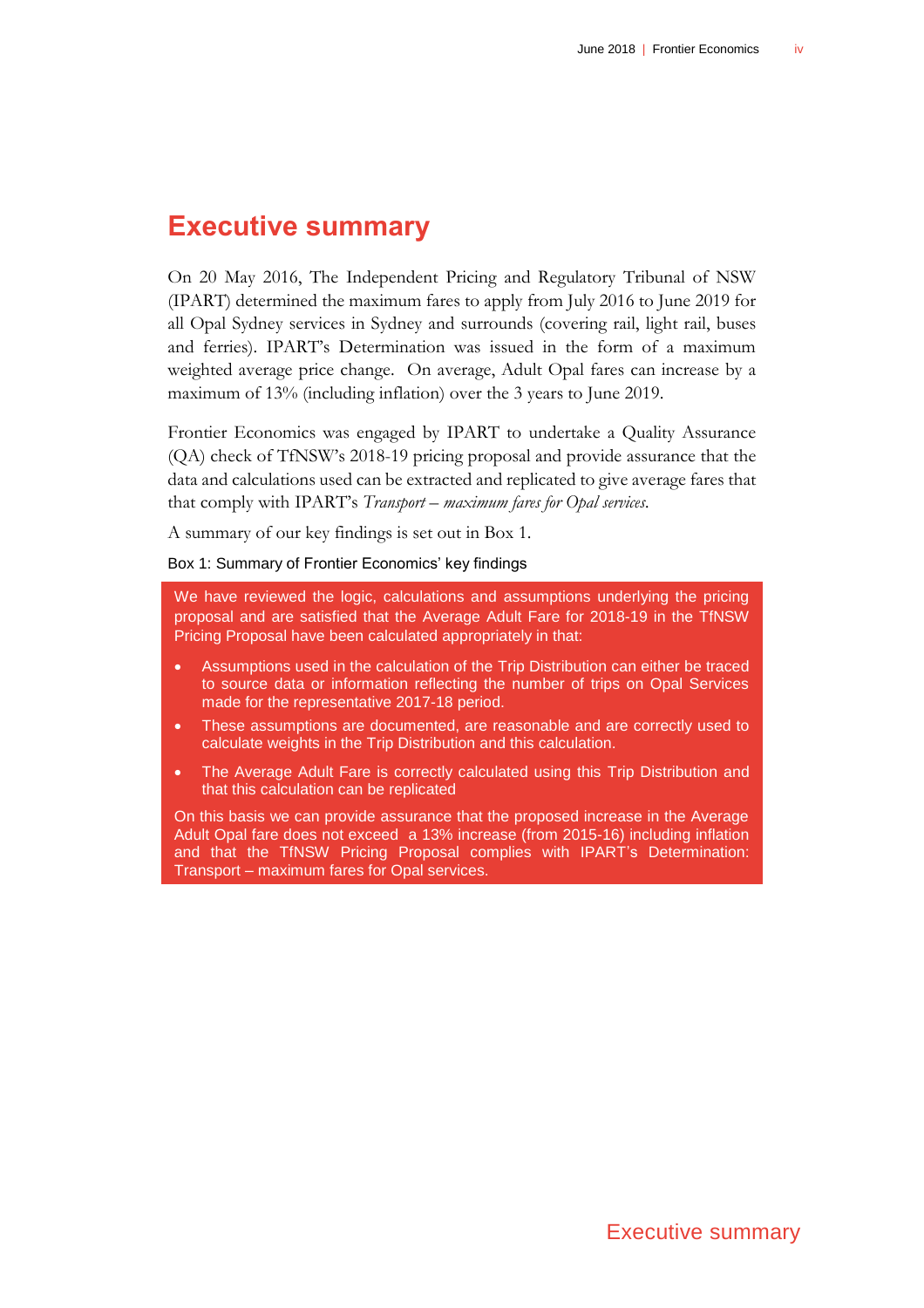### **1 Introduction**

<span id="page-5-0"></span>On 20 May 2016, The Independent Pricing and Regulatory Tribunal of NSW (IPART) determined the maximum fares to apply from July 2016 to June 2019 for all Opal Sydney services in Sydney and surrounds (covering rail, light rail, buses and ferries). IPART's Determination was issued in the form of a maximum weighted average price change. On average, Adult Opal fares can increase by a maximum of 13% (including inflation) over the 3 years to June 2019.

Frontier Economics was engaged by IPART to undertake a Quality Assurance (QA) check of TfNSW's 2018-19 pricing proposal and provide assurance that the data and calculations used can be extracted and replicated to give average fares that that comply with IPART's *Transport – maximum fares for Opal services.*

In its 2018-19 pricing proposal TfNSW has proposed to:

- increase all Opal fares and caps (with the exception of the Opal Pensioner/Senior gold card day cap which will remain at \$2.50) by CPI (2.2 per cent) from 2 July 2018; and
- introduce a new Opal product Opal One Day Travel Pass ("Opal Day Pass") at a price of:
	- \$19 Adult/\$9.50 Child without airport access and
	- \$33.30 Adult/\$22.30 Child with airport access.

We have reviewed the logic, calculations and assumptions underlying the TfNSW 2018-19 pricing proposal and are satisfied that the Average Adult Fare of \$2.61 for 2018-19 has been calculated appropriately.

- Following our on-site visit to TfNSW's offices on 4 June 2018, we can provide IPART with assurance that the data provided by TfNSW can be traced back to source data or information on TfNSW's database using SQL queries.
- Our replication of the proposed Average Adult Fare of \$2.61 is provided in Section [2.](#page-7-0) On the basis of our findings, we can provide IPART with the following assurance.
	- The 2018-19 Average Adult Fare of  $$2.61$  can be replication using source data provided by TfNSW<sup>1</sup> on the trips on Opal Services made during the seven week representative period in 2017-18 under an Opal Card and under a Ticket. The period chosen was 26 February 2018 to 15 April 2018, comprising both normal travel weeks and weeks impacted by public holidays.

 $\overline{a}$ 

<sup>1</sup> In the Excel file entitled 'frontier data extract update 3'.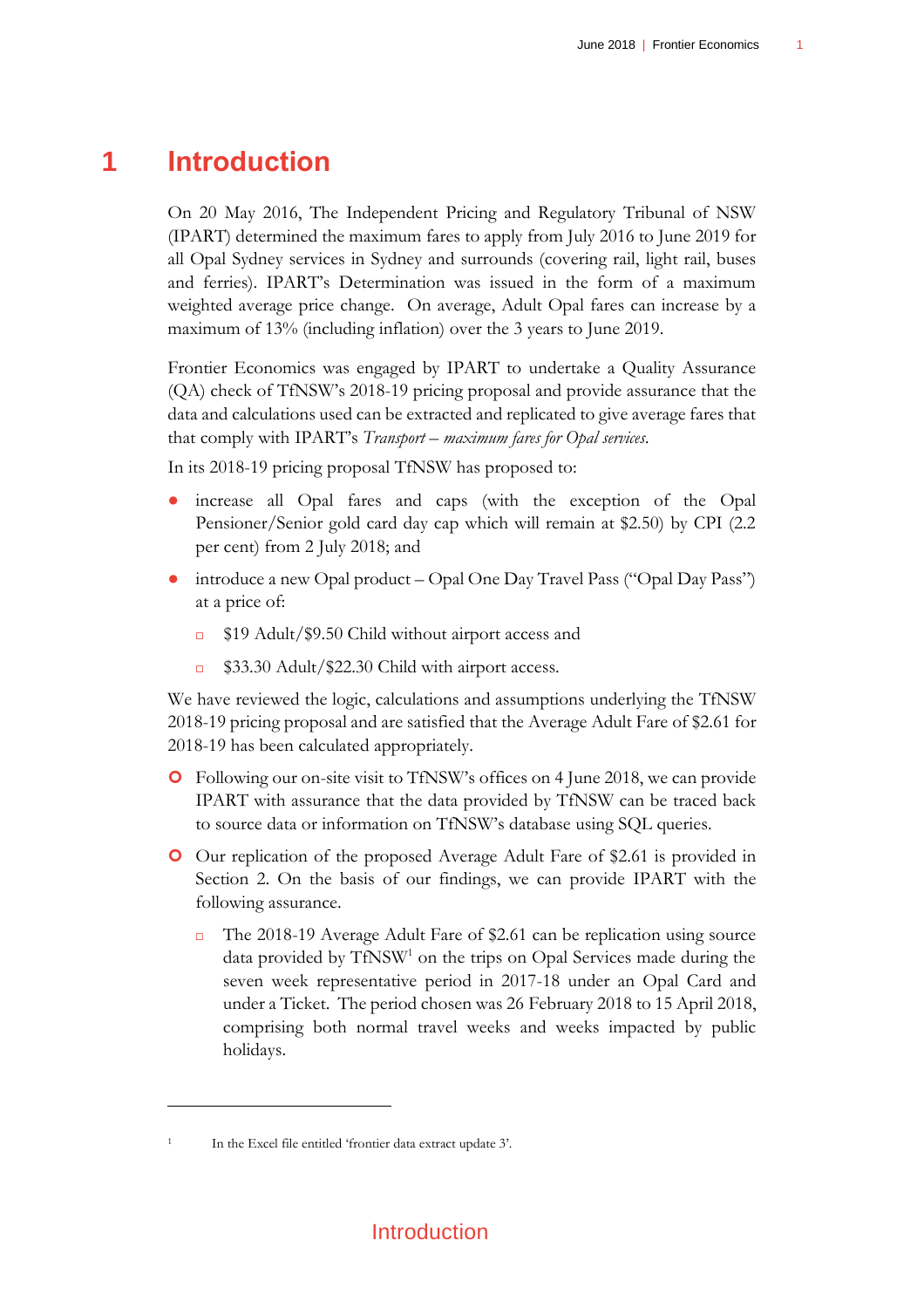- $\Box$  The assumptions that are made by TfNSW in calculating the proposed Trip Distribution for 2018-19 from the representative period in 2017-18 are documented and correctly used.
- Any assumptions in calculating the proposed Trip Distribution for 2018- 19 from the representative period in 2017-18 are correctly used to calculate weights in the proposed Trip Distribution and that this calculation can be replicated.
- $\Box$  The Average Adult Fare is correctly calculated using this Trip Distribution and that this calculation can be replicated.
- The seven week representative period from 26 February 2018 to 15 April 2018 that TfNSW proposes to use as the starting point for the 2018-19 Trip Distribution is reasonable. Our sensitivity analysis of alternative representative periods is outlined in Section [3.](#page-13-0) On the basis of our findings, we can provide IPART with assurance that the Average Adult Fare would not be significantly different under the following alternative sample periods, all of which have a mix of holiday and normal weeks.
	- Alternative period 1: 17 April to 2 July (including Easter Monday, Anzac day and Queen's birthday)
	- Alternative period 2: 7 August to 9 October (including August bank holiday and Labour day)
	- Alternative period 3: 27 November to 12 Feb (including Christmas/New year's and Australia day)
	- Alternative period 4 (**representative period chosen by TfNSW**): 26 Feb to 15 April (including good Friday/Easter Monday)
- We can provide assurance that the Opal Day Pass trial will have an immaterial impact Trip Distribution in 2018-19 due to low projected numbers. This is shown in Section [16.](#page-19-1)
- We can provide assurance that contactless payments will have an immaterial impact Trip Distribution in 2018-19 due to low projected numbers. This is shown in Section [18.](#page-22-0)

On this basis we can provide assurance that the proposed increase in the Average Adult Opal fare does not exceed a 13% increase (from 2015-16) including inflation and that the TfNSW Pricing Proposal complies with IPART's Determination: *Transport – maximum fares for Opal services.* 

### Introduction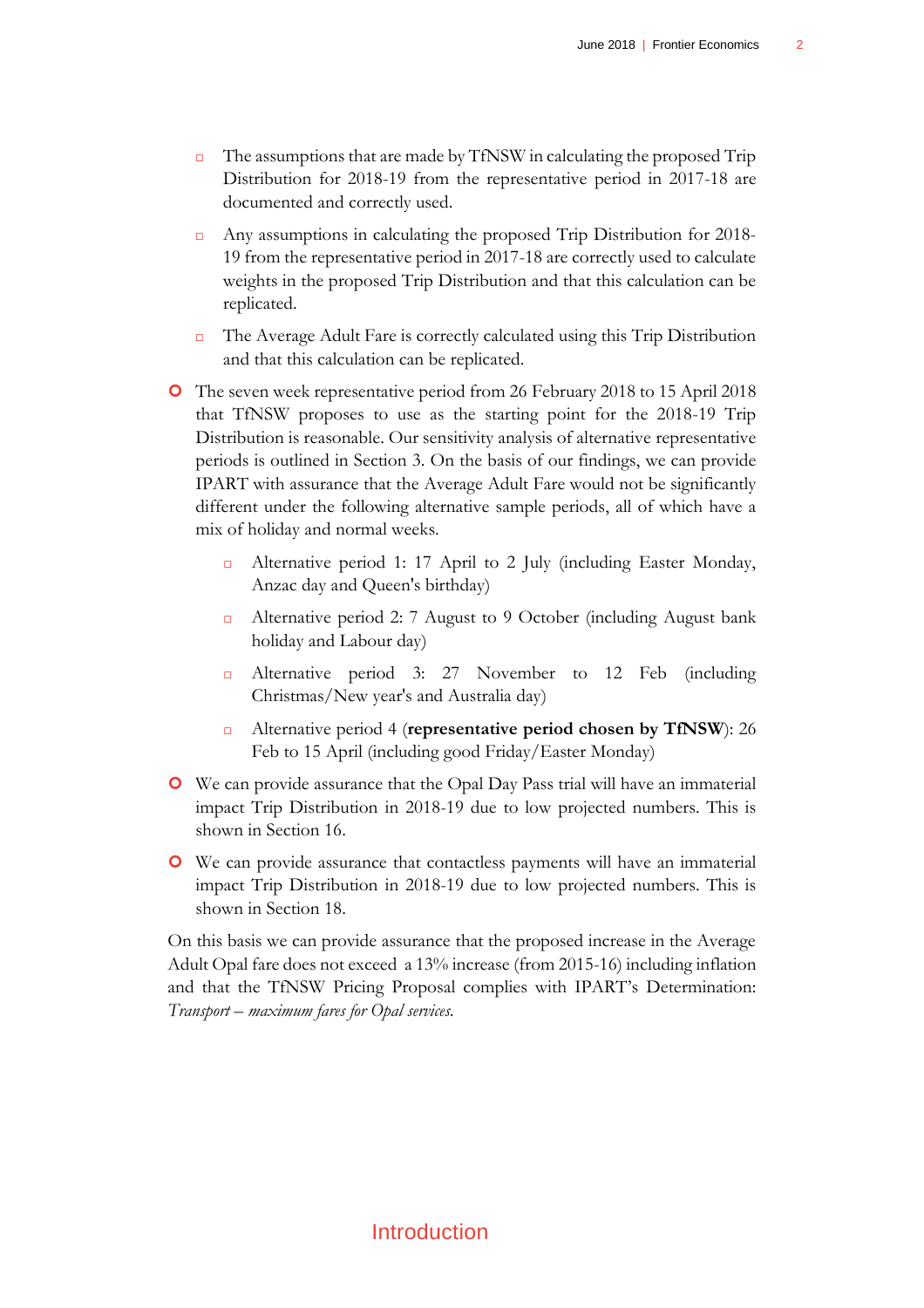### **2 Replication of TfNSW's Average Adult Fares**

<span id="page-7-0"></span>Frontier Economics has been able to replicate TfNSW's proposed Average Adult Fare of \$2.61 for 2018-19 as set out in [Table 1.](#page-7-1) These figures have been calculated using source data provided by TfNSW<sup>2</sup> on the trips on Opal Services made during the seven week representative period in 2017-18 under an Opal Card and under a Ticket. The period chosen was 26 February 2018 to 15 April 2018, comprising both normal travel weeks and weeks impacted by public holidays. [Table 1](#page-7-1) below replicates the figures in Table 1 and Table 2 of TfNSW's pricing proposal.

|               |                | <b>2017-18 Observed Values</b> | <b>2018-19 Projected Values</b> |                       |  |
|---------------|----------------|--------------------------------|---------------------------------|-----------------------|--|
| Product group | Trip weighting | Average adult<br>fare          | Trip weighting                  | Average adult<br>fare |  |
| Opal card     | 98.4%          | \$2.52                         | 98.4%                           | \$2.58                |  |
| <b>Ticket</b> | 1.6%           | \$4.35                         | 1.6%                            | \$4.54                |  |
| <b>TOTAL</b>  | 100.0%         | \$2.55                         | 100.0%                          | \$2.61                |  |

<span id="page-7-1"></span>

*Source: Frontier Economics calculations using data provided by TfNSW* 

To calculate the Average Adult Fare set out in [Table 1](#page-7-1) above, a 'Trip Distribution' is required. The Trip Distribution reflects the number of trips taken for an Adult Fare or each price band, as a proportion of total Trips taken for that period. Frontier Economics has been able to replicate TfNSW's observed Trip Distribution for 2017-18 and proposed Opal card Trip Distribution for 2018-19 using the source data.

- The **observed** 2017-18 Trip Distributions and fares for **Opal reloadable card trips** is present in [Table 2](#page-9-0) below. This table replicates Table 3 of TfNSW's pricing proposal.
- The **projected** 2018-19 Trip Distributions and fares for **Opal reloadable card trips** is present in [Table 3](#page-10-0) below. This table replicates Table 4 of TfNSW's pricing proposal.
- The **observed** 2017-18 Trip Distributions and fares for **Single Trip Tickets** is present in [Table 4](#page-11-0) below. This table replicates Table 5 of TfNSW's pricing proposal.

 $\overline{a}$ 

<sup>2</sup> In the Excel file entitled 'frontier data extract update 3'.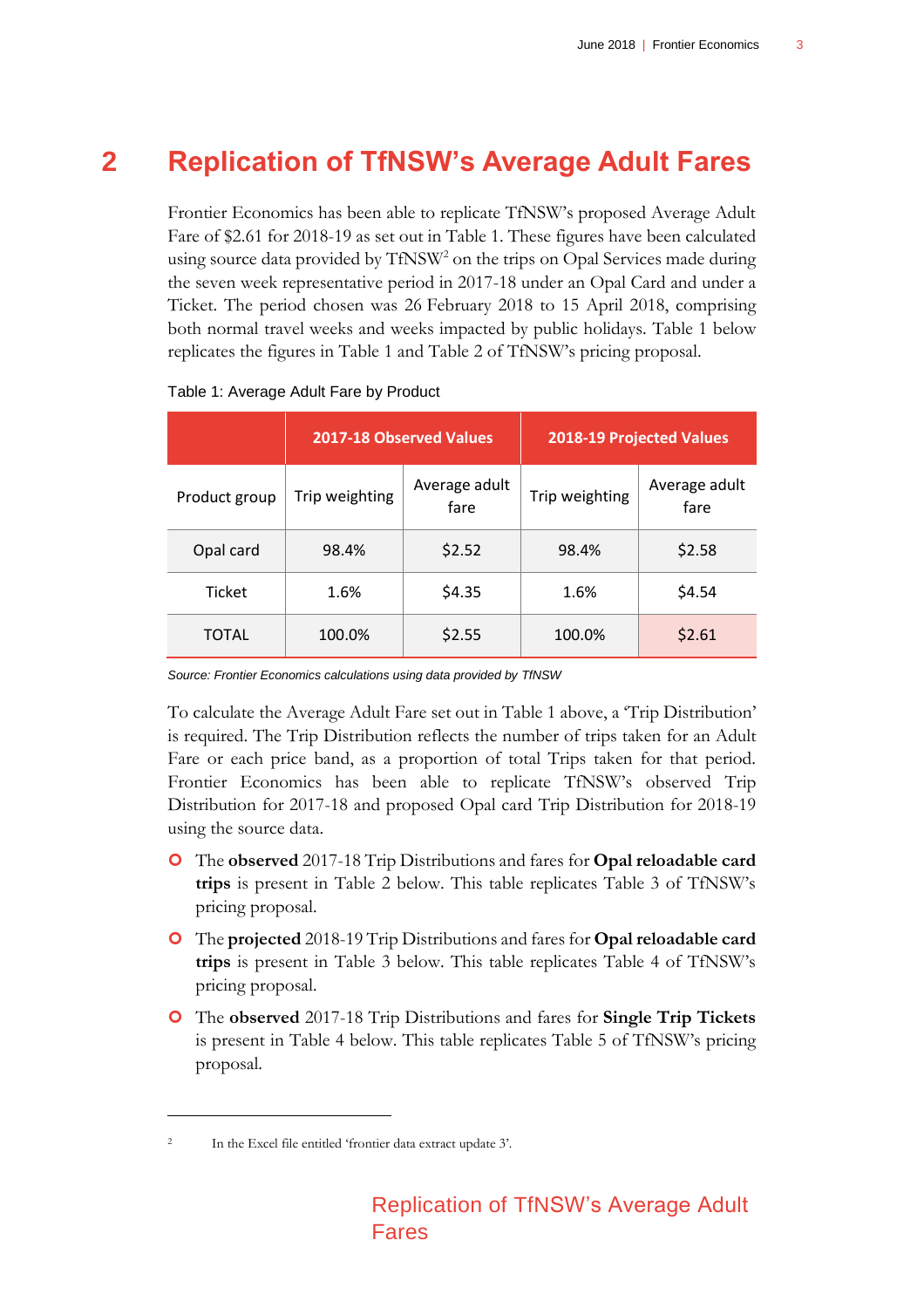The **projected** 2018-19 Trip Distributions and fares for **Single Trip Tickets** is present in [Table 5](#page-12-0) below. This table replicates Table 6 of TfNSW's pricing proposal.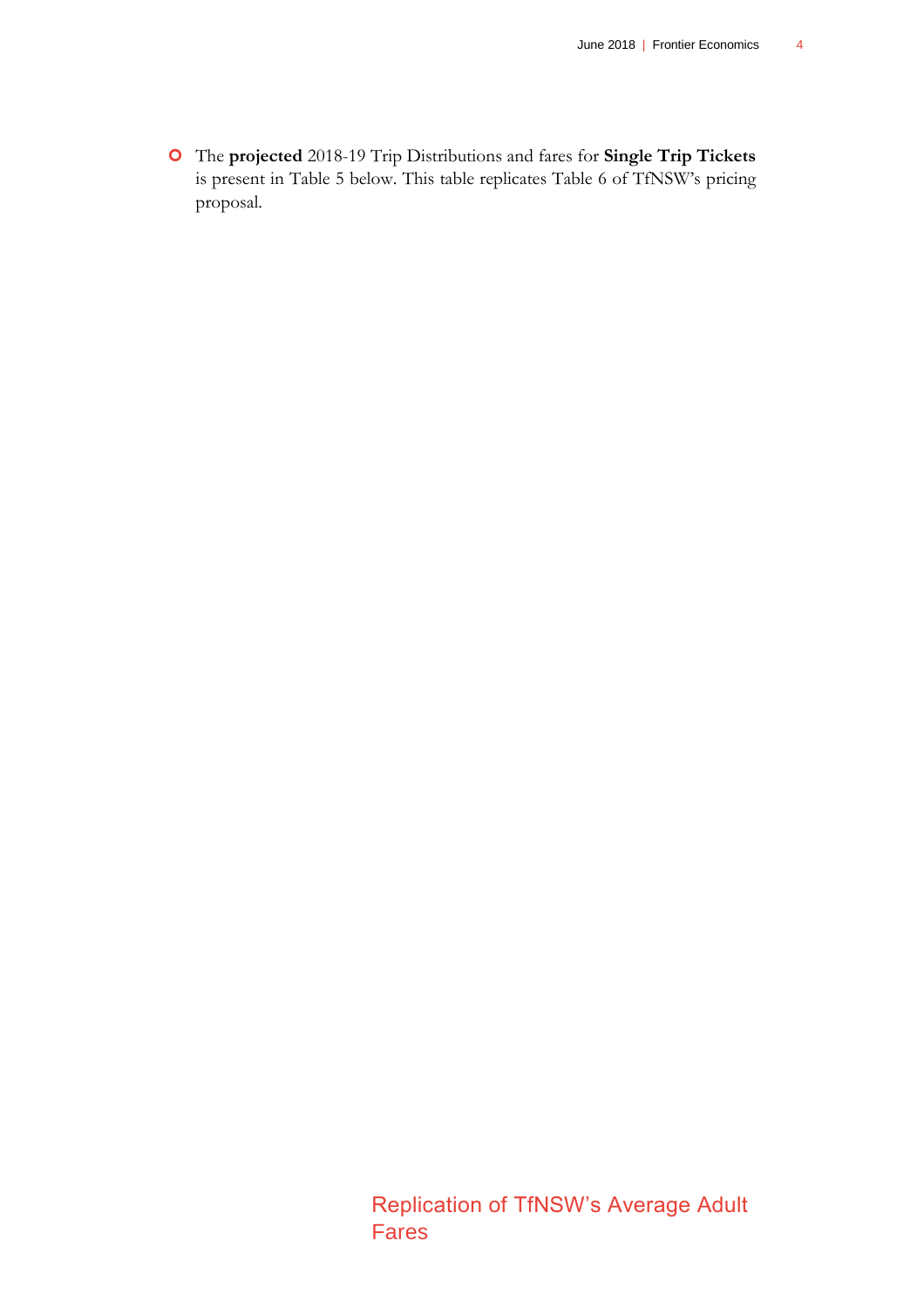|             | <b>Holiday</b> |                          |         | <b>Normal</b> |                          |        | <b>Total</b>             |            |         |
|-------------|----------------|--------------------------|---------|---------------|--------------------------|--------|--------------------------|------------|---------|
| Fare Up To  |                | <b>Trip Distribution</b> | Average |               | <b>Trip Distribution</b> |        | <b>Trip Distribution</b> |            | Average |
|             | Adult          | Concession               | Fare    | Adult         | Concession               | Fare   | Adult                    | Concession | Fare    |
| \$0.00      | 8%             | 8%                       | \$0.00  | 7%            | 7%                       | \$0.00 | $7\%$                    | 8%         | \$0.00  |
| \$2.00      | 19%            | 19%                      | \$0.92  | 22%           | 22%                      | \$0.96 | 21%                      | 22%        | \$0.95  |
| \$3.00      | 23%            | 28%                      | \$2.12  | 23%           | 27%                      | \$2.11 | 23%                      | 27%        | \$2.11  |
| \$4.00      | 27%            | 27%                      | \$3.08  | 26%           | 26%                      | \$3.08 | 26%                      | 26%        | \$3.08  |
| \$5.00      | 18%            | 14%                      | \$4.19  | 17%           | 14%                      | \$4.19 | 17%                      | 14%        | \$4.19  |
| \$7.00      | 5%             | 4%                       | \$5.67  | 4%            | 3%                       | \$5.71 | 4%                       | 3%         | \$5.71  |
|             |                |                          |         |               |                          |        |                          |            |         |
| Over \$7.00 | 1%             | 1%                       | \$7.29  | $1\%$         | 1%                       | \$7.37 | 1%                       | 1%         | \$7.36  |
| <b>ALL</b>  | 100%           | 100%                     | \$2.55  | 100%          | 100%                     | \$2.51 | 100%                     | 100%       | \$2.52  |

#### Table 2: Frontier Economics' replication of TfNSW's observed Opal card Trip Distribution and Average Adult fare for 2017-18

<span id="page-9-0"></span>*Source: Frontier Economics calculations using data provided by TfNSW*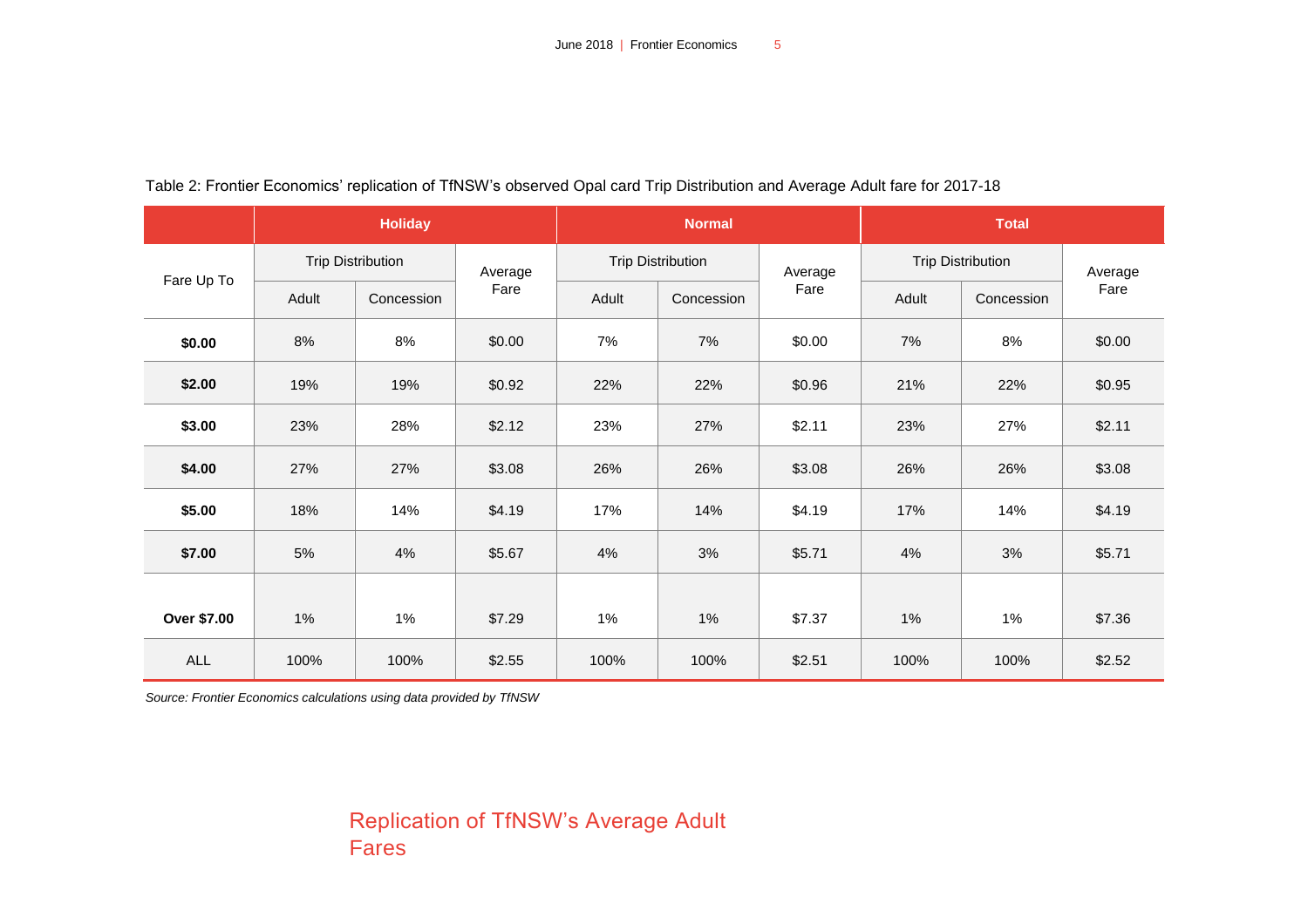|             | <b>Holiday</b> |                          |         | <b>Normal</b> |                          |         | <b>Total</b>             |            |         |
|-------------|----------------|--------------------------|---------|---------------|--------------------------|---------|--------------------------|------------|---------|
| Fare Up To  |                | <b>Trip Distribution</b> | Average |               | <b>Trip Distribution</b> | Average | <b>Trip Distribution</b> |            | Average |
|             | Adult          | Concession               | Fare    | Adult         | Concession               | Fare    | Adult                    | Concession | Fare    |
| \$0.00      | 8%             | 8%                       | \$0.00  | 7%            | 7%                       | \$0.00  | 7%                       | 8%         | \$0.00  |
| \$2.00      | 19%            | 19%                      | \$0.96  | 22%           | 22%                      | \$1.00  | 21%                      | 22%        | \$0.99  |
| \$3.00      | 23%            | 27%                      | \$2.15  | 23%           | 26%                      | \$2.14  | 23%                      | 26%        | \$2.14  |
| \$4.00      | 27%            | 27%                      | \$3.13  | 26%           | 26%                      | \$3.14  | 26%                      | 26%        | \$3.14  |
| \$5.00      | 13%            | 11%                      | \$4.15  | 12%           | 11%                      | \$4.15  | 12%                      | 11%        | \$4.15  |
| \$7.00      | 10%            | 7%                       | \$5.16  | 9%            | 7%                       | \$5.13  | 9%                       | 7%         | \$5.14  |
| Over \$7.00 | 1%             | 1%                       | \$7.45  | 1%            | 1%                       | \$7.41  | 1%                       | 1%         | \$7.42  |
| <b>ALL</b>  | 100%           | 100%                     | \$2.61  | 100%          | 100%                     | \$2.57  | 100%                     | 100%       | \$2.58  |

Table 3: Frontier Economics' replication of TfNSW's projected Opal card Trip Distribution and Average Adult fare for 2018-19

<span id="page-10-0"></span>*Source: Frontier Economics calculations using data provided by TfNSW*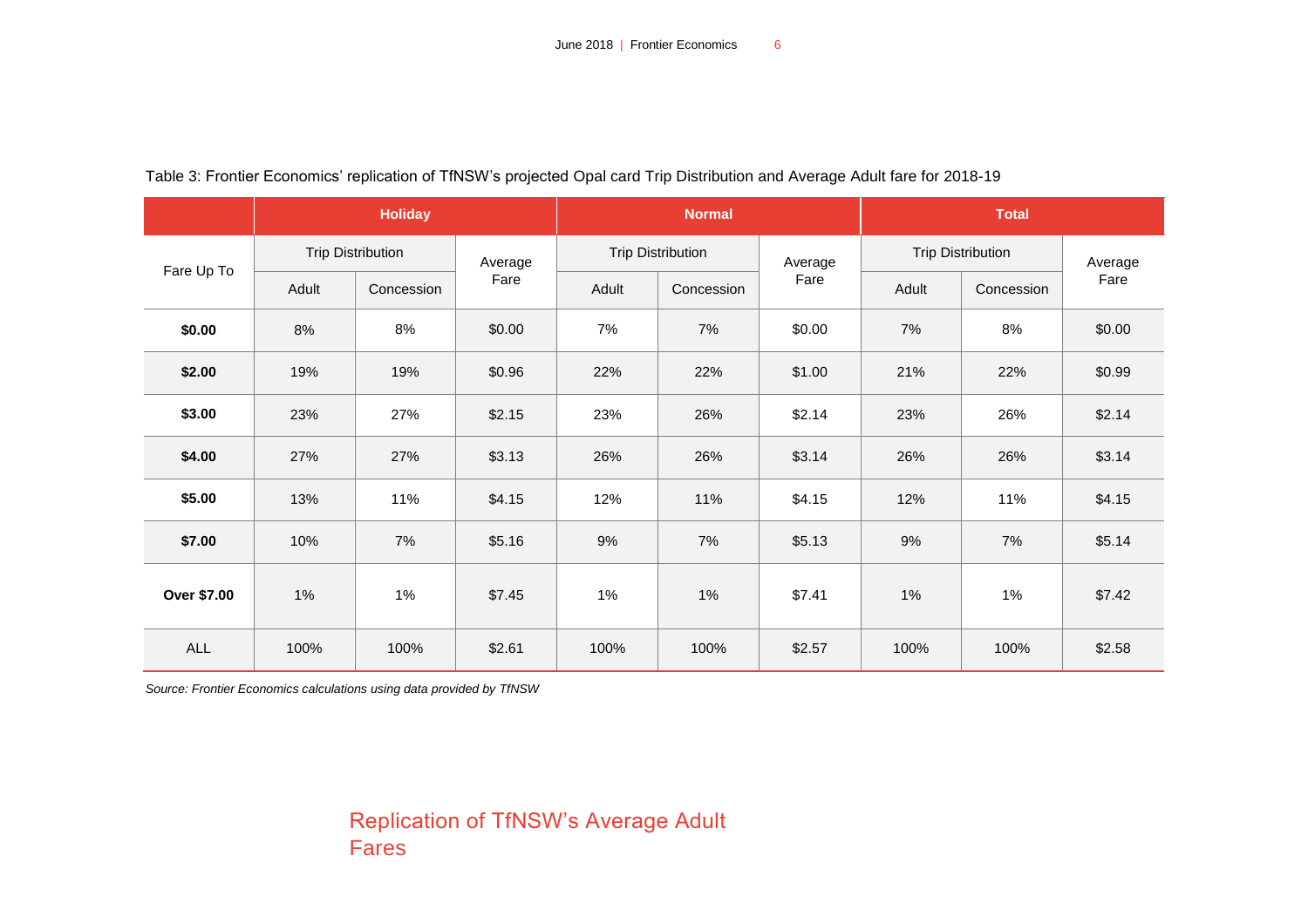|             | <b>Holiday</b> |                          |         |       | <b>Normal</b>            |        | <b>Total</b>             |            |         |
|-------------|----------------|--------------------------|---------|-------|--------------------------|--------|--------------------------|------------|---------|
| Fare Up To  |                | <b>Trip Distribution</b> | Average |       | <b>Trip Distribution</b> |        | <b>Trip Distribution</b> |            | Average |
|             | Adult          | Concession               | Fare    | Adult | Concession               | Fare   | Adult                    | Concession | Fare    |
| \$0.00      | 0%             | 0%                       | \$0.00  | 0%    | 0%                       | \$0.00 | 0%                       | 0%         | \$0.00  |
| \$2.00      | 0%             | $0\%$                    | \$0.00  | 0%    | 0%                       | \$0.00 | 0%                       | $0\%$      | \$0.00  |
| \$3.00      | 23%            | 22%                      | \$2.36  | 23%   | 26%                      | \$2.36 | 23%                      | 25%        | \$2.36  |
| \$4.00      | 0%             | 0%                       | \$0.00  | 0%    | 0%                       | \$0.00 | 0%                       | 0%         | \$0.00  |
| \$5.00      | 36%            | 37%                      | \$3.85  | 40%   | 40%                      | \$3.85 | 40%                      | 39%        | \$3.85  |
| \$7.00      | 21%            | 23%                      | \$5.04  | 21%   | 23%                      | \$5.03 | 21%                      | 23%        | \$5.03  |
| Over \$7.00 | 19%            | 18%                      | \$7.60  | 16%   | 12%                      | \$7.67 | 16%                      | 13%        | \$7.65  |
| <b>ALL</b>  | 100%           | 100%                     | \$4.49  | 100%  | 100%                     | \$4.32 | 100%                     | 100%       | \$4.35  |

#### Table 4: Frontier Economics' replication of TfNSW's observed Single Trip Ticket Distribution and Average Adult fare for 2017-18

<span id="page-11-0"></span>*Source: Frontier Economics calculations using data provided by TfNSW*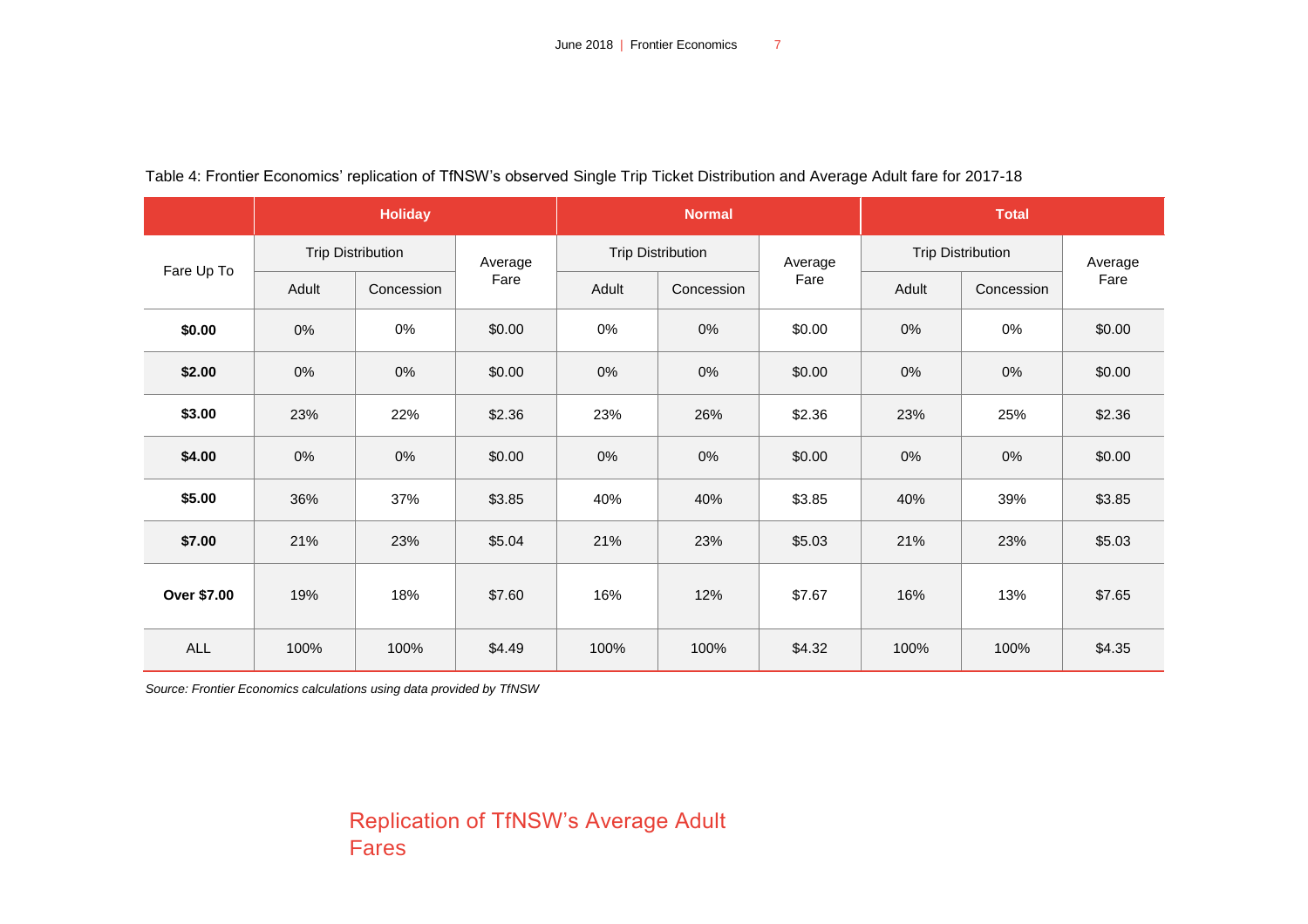|             | <b>Holiday</b> |                          |         |       | <b>Normal</b>            |        | <b>Total</b>             |            |         |  |
|-------------|----------------|--------------------------|---------|-------|--------------------------|--------|--------------------------|------------|---------|--|
| Fare Up To  |                | <b>Trip Distribution</b> | Average |       | <b>Trip Distribution</b> |        | <b>Trip Distribution</b> |            | Average |  |
|             | Adult          | Concession               | Fare    | Adult | Concession               | Fare   | Adult                    | Concession | Fare    |  |
| \$0.00      | 0%             | 0%                       | \$0.00  | 0%    | 0%                       | \$0.00 | 0%                       | 0%         | \$0.00  |  |
| \$2.00      | $0\%$          | 0%                       | \$0.00  | $0\%$ | 0%                       | \$0.00 | 0%                       | $0\%$      | \$0.00  |  |
| \$3.00      | 23%            | 22%                      | \$2.55  | 23%   | 26%                      | \$2.55 | 23%                      | 25%        | \$2.55  |  |
| \$4.00      | 0%             | 0%                       | \$0.00  | $0\%$ | 0%                       | \$0.00 | 0%                       | 0%         | \$0.00  |  |
| \$5.00      | 36%            | 37%                      | \$4.00  | 40%   | 40%                      | \$4.00 | 40%                      | 39%        | \$4.00  |  |
| \$7.00      | 21%            | 23%                      | \$5.22  | 21%   | 23%                      | \$5.22 | 21%                      | 23%        | \$5.22  |  |
| Over \$7.00 | 19%            | 18%                      | \$7.86  | 16%   | 12%                      | \$7.93 | 16%                      | 13%        | \$7.92  |  |
| <b>ALL</b>  | 100%           | 100%                     | \$4.68  | 100%  | 100%                     | \$4.51 | 100%                     | 100%       | \$4.54  |  |

### Table 5: Frontier Economics' replication of TfNSW's proposed Single Trip Ticket Distribution and Average Adult fare for 2018-19

<span id="page-12-0"></span>*Source: Frontier Economics calculations using data provided by TfNSW*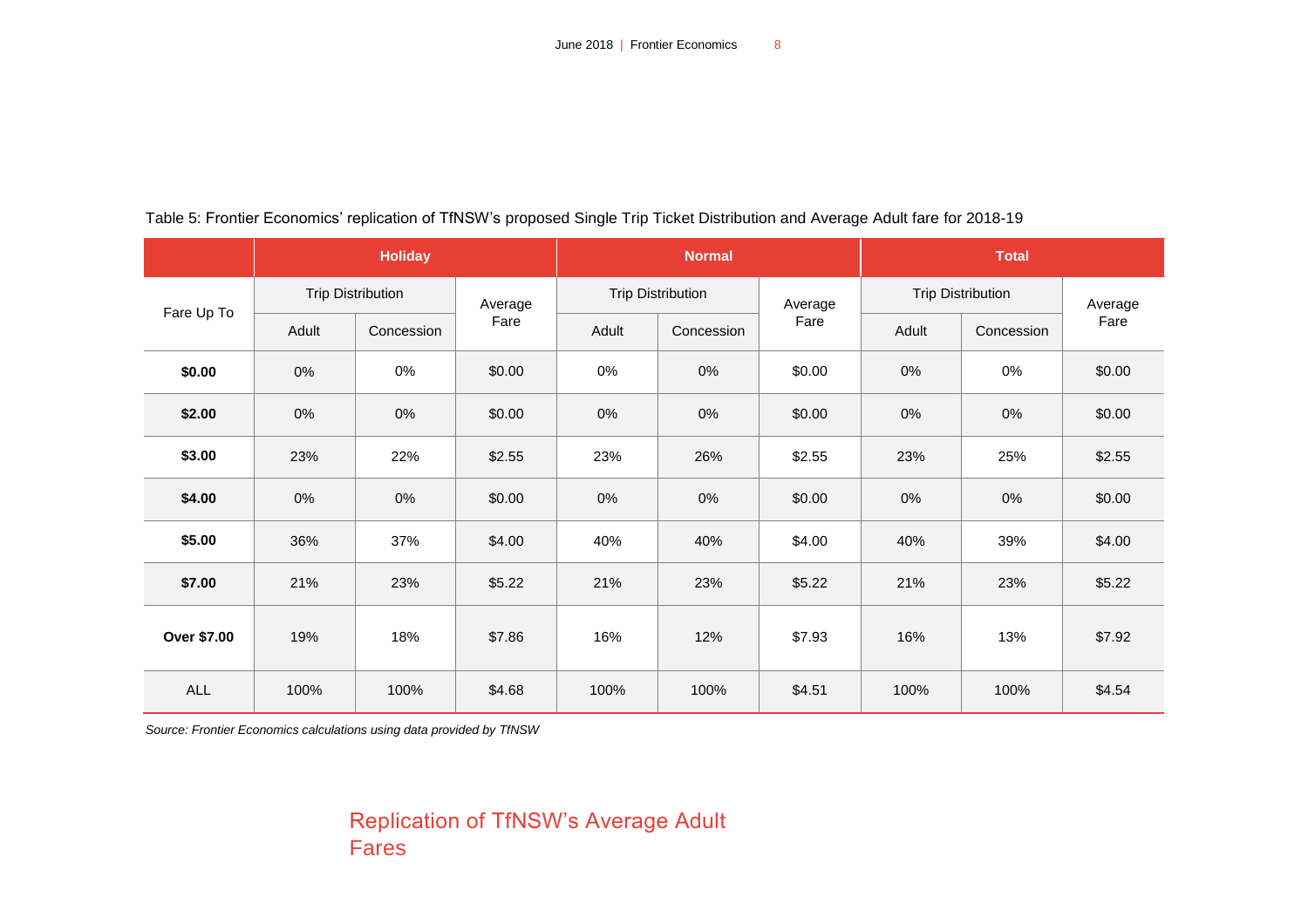<span id="page-13-0"></span>TfNSW propose to use the seven week representative period from 26 February 2018 to 15 April 2018 that TfNSW proposes to use as the starting point for the 2018-19 Trip Distribution. In this Section we outline sensitivity analysis of alternative representative periods. In order to facilitate this sensitivity analysis, we have been provided with:

- 52 weeks of Opal reloadable trip data from 17 April 2017 to 16 April 2018; and
- 41 weeks of Single Trip Ticket data from 3 July 2017 to 16 April 2018.

In [Figure 1,](#page-14-0) [Figure 2,](#page-15-0) [Figure 3,](#page-16-0) and [Figure 4](#page-17-0) we show how Trip Distributions vary across the year for Opal reloadable (Adult), Opal reloadable (Concession), Single Trip Tickets (Adult) and Single Trip Tickets (Concession) trips, respectively. Holiday weeks are marked as 'H' in the X-axis of these charts. Alternative sample periods 1 - 4 can also be seen in the-axis of these charts (see the description of alternative periods listed below) in [Table 6](#page-18-0) and [Table 7,](#page-19-0) we show how Trip Distribution and Average Adult Fares would differ under the following alternative sample periods, all of which have a mix of holiday and normal weeks.

- Alternative period 1: 17 April to 2 July (including Easter Monday, Anzac day and Queen's birthday)
- Alternative period 2: 7 August to 9 October (including August bank holiday and Labour day)
- Alternative period 3: 27 November to 12 Feb (including Christmas/New year's and Australia day)
- Alternative period 4 (**representative period chosen by TfNSW**): 26 Feb to 15 April (including good Friday/Easter Monday)

On the basis of our findings, we can provide assurance that the Trip Distribution and The Average Adult Fare would not be significantly different if an alternative sample period was used. The seven week representative period from 26 February 2018 to 15 April 2018 that TfNSW proposes to use as the starting point for the 2018-19 Trip Distribution is reasonable.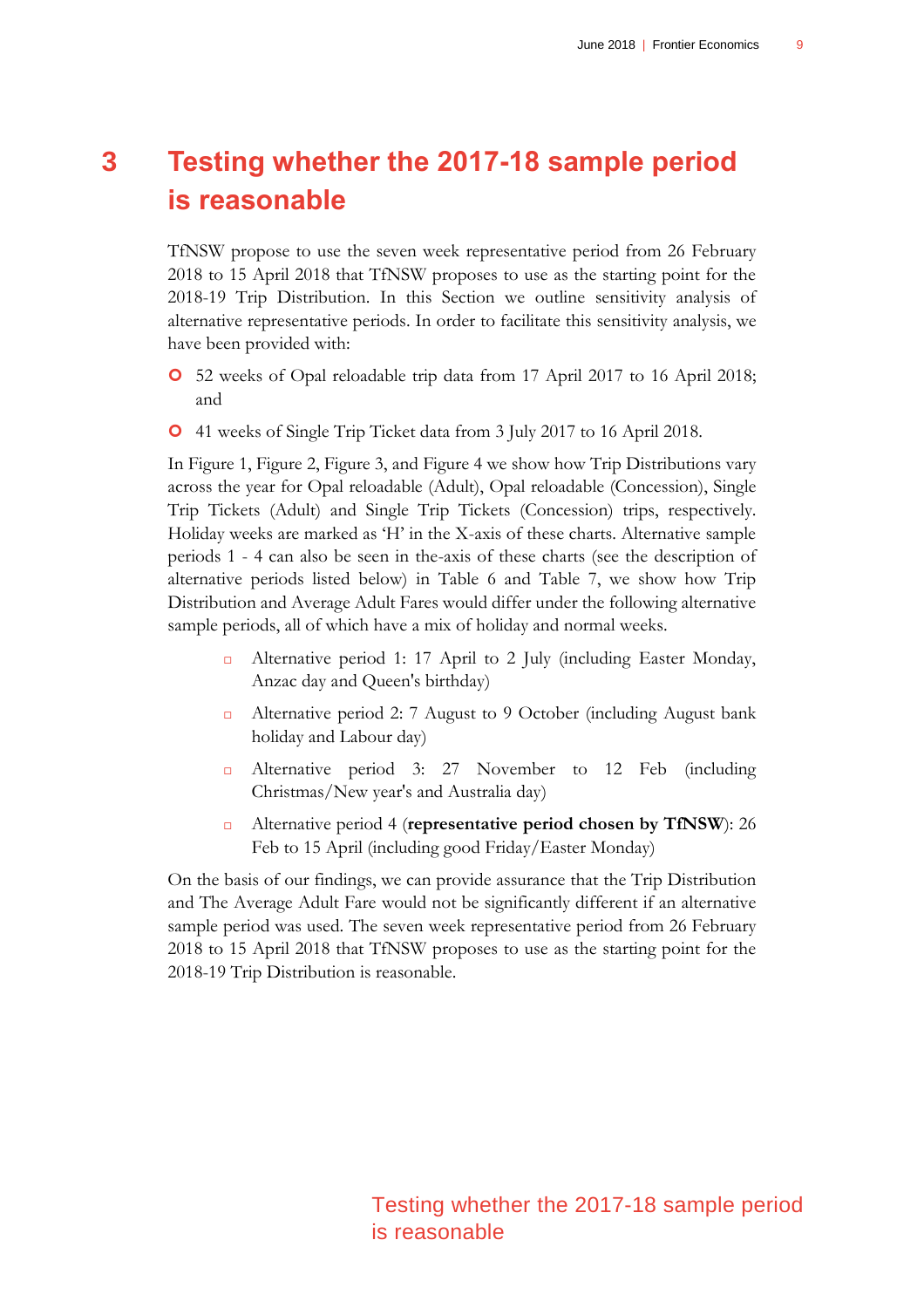

Figure 1: 'Trip Distribution' – Opal reloadable (Adult)

<span id="page-14-0"></span>*Source: Frontier Economics analysis of data provided by TfNSW*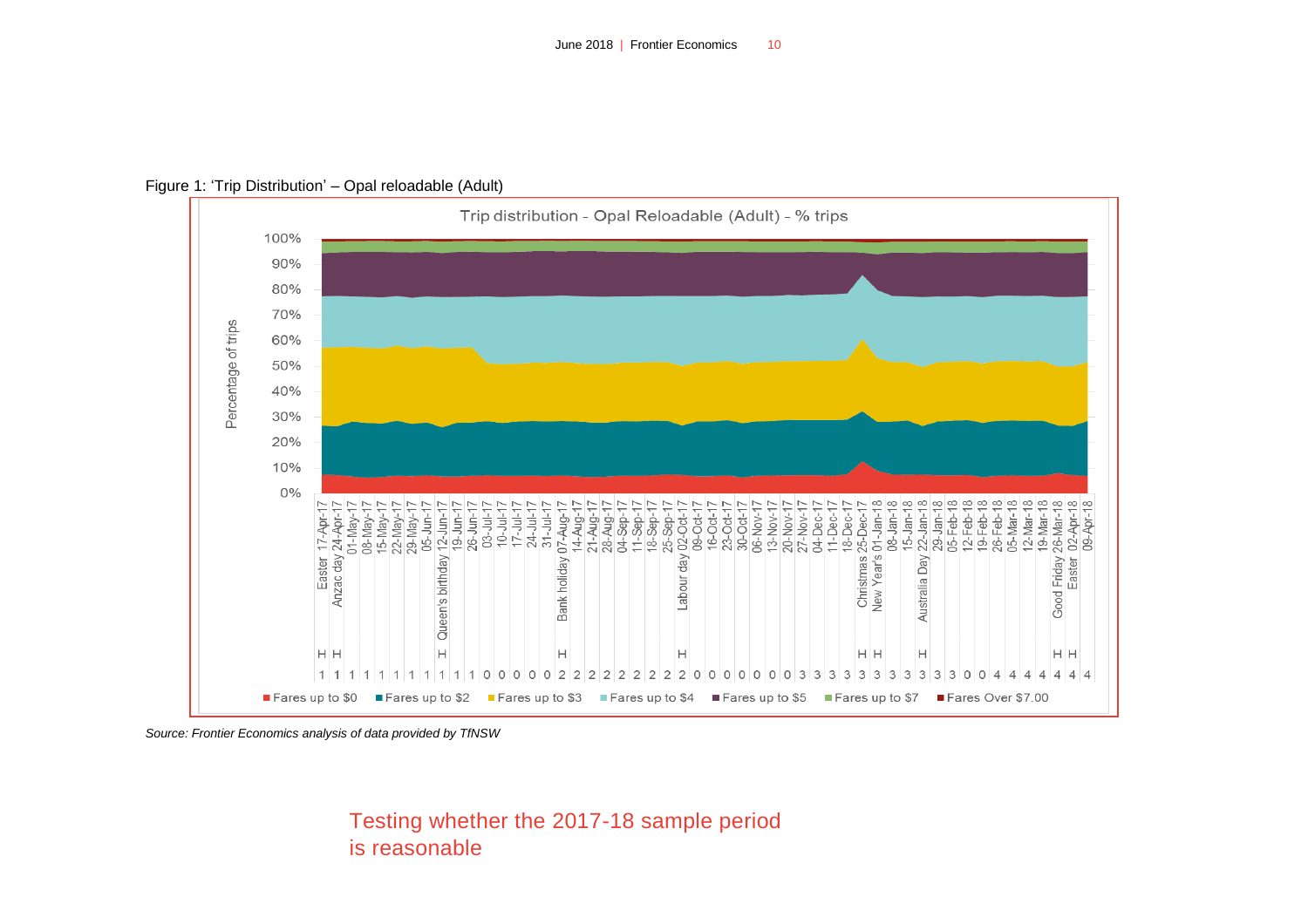

Figure 2: 'Trip Distribution' – Opal reloadable (Concession)

<span id="page-15-0"></span>*Source: Frontier Economics analysis of data provided by TfNSW*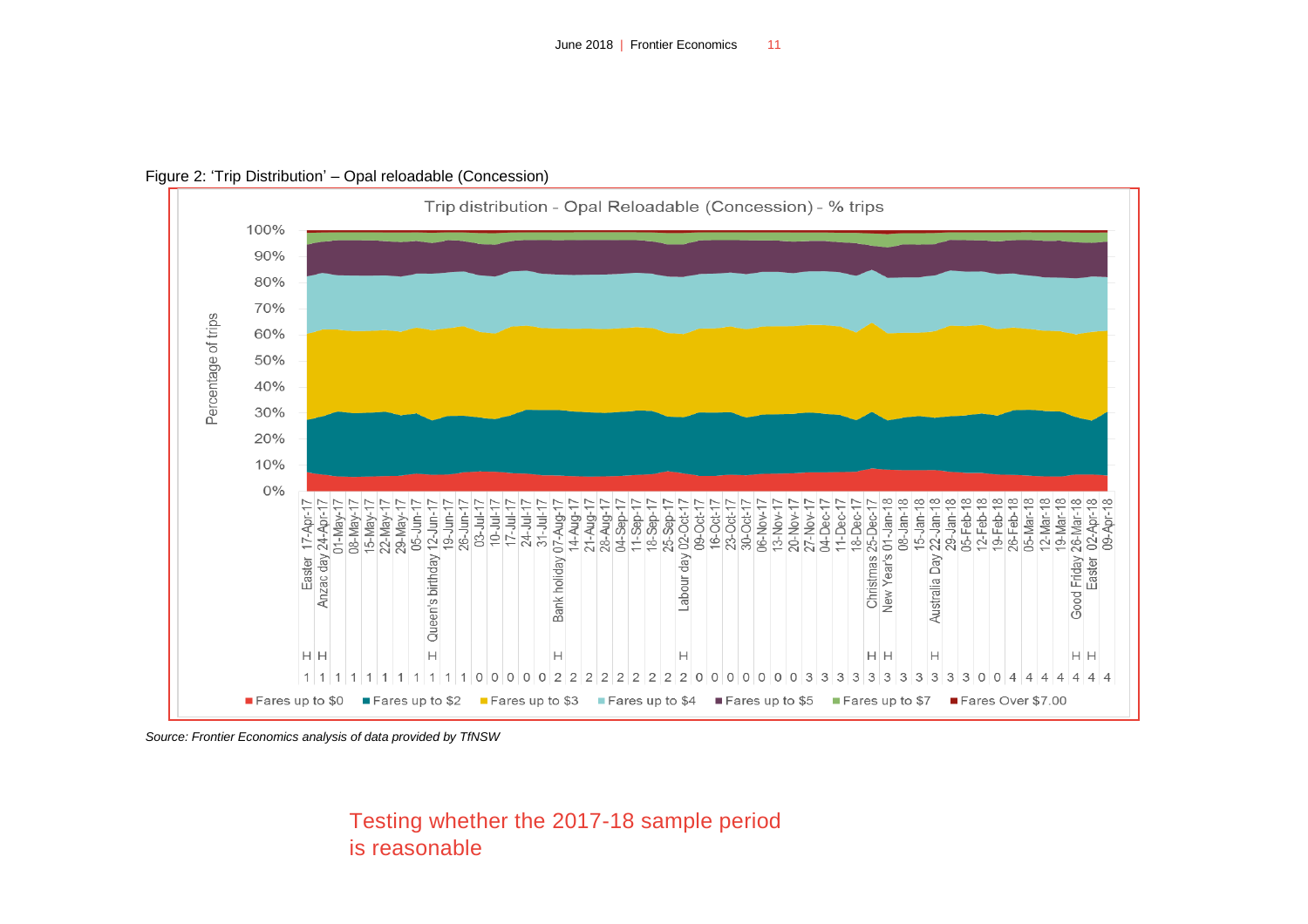

Figure 3: 'Trip Distribution' – Single Trip Tickets (Adult)

<span id="page-16-0"></span>*Source: Frontier Economics analysis of data provided by TfNSW*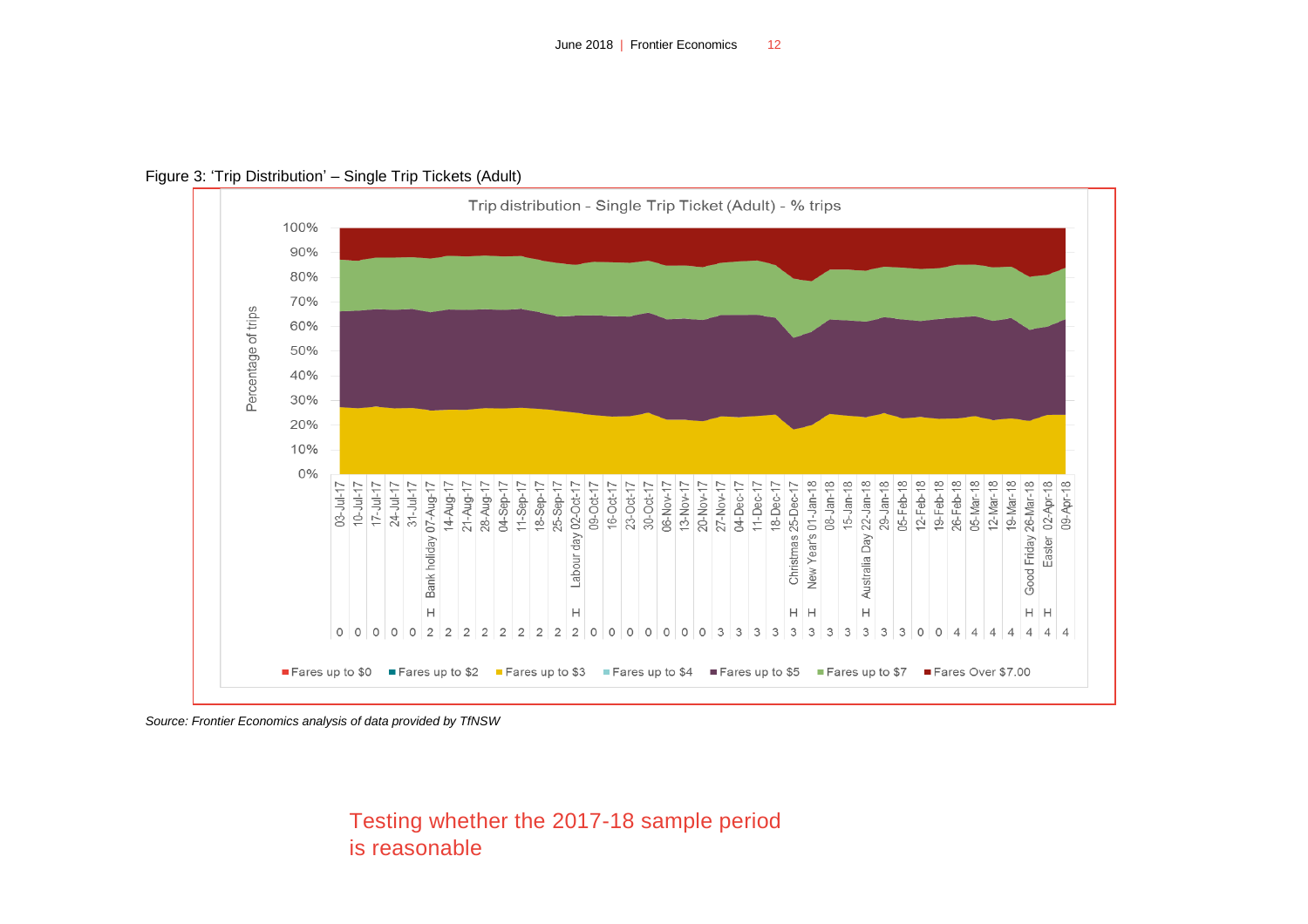

Figure 4: 'Trip Distribution' – Single Trip Tickets (Concession)

<span id="page-17-0"></span>*Source: Frontier Economics analysis of data provided by TfNSW*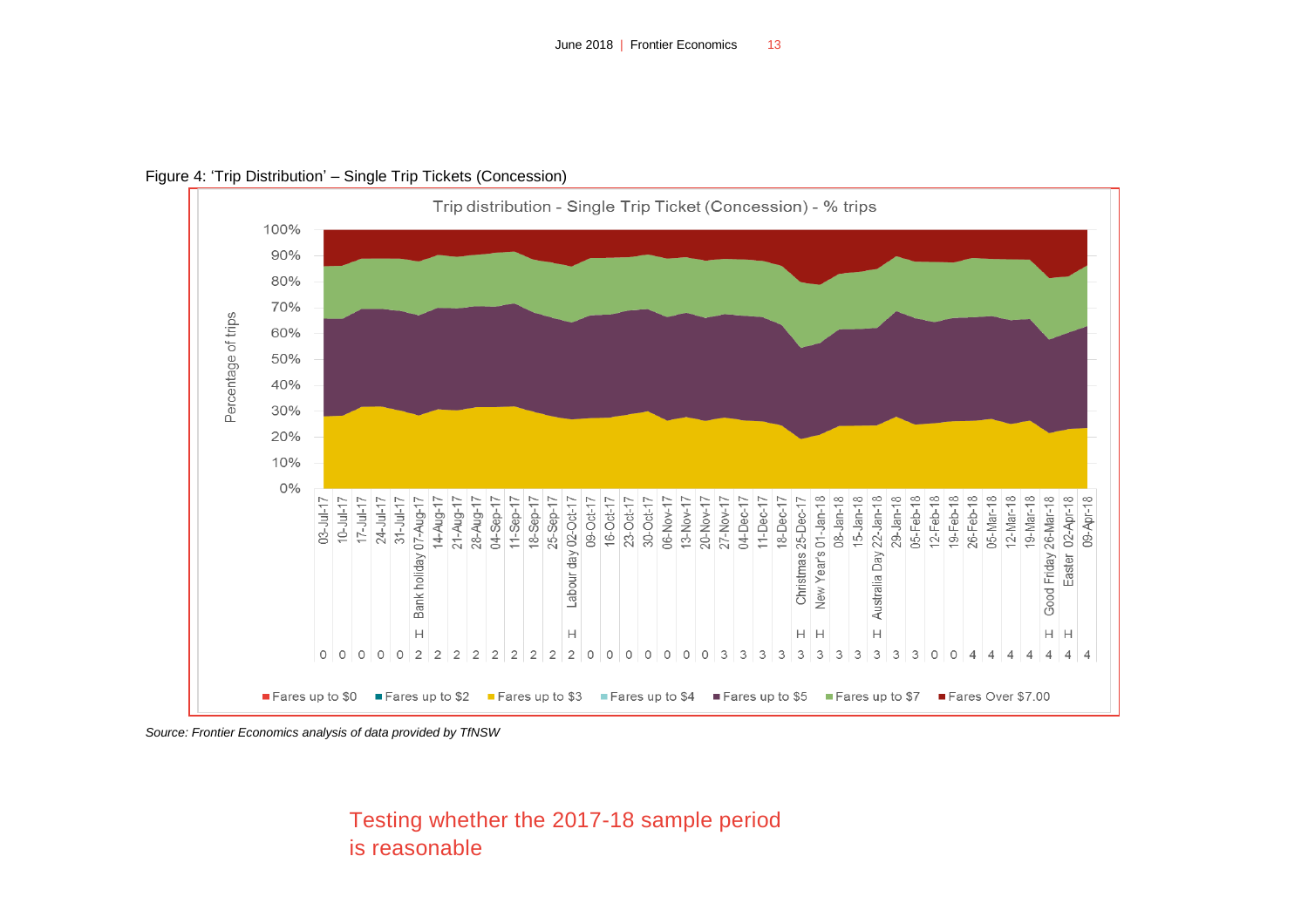| Difference between Alternative period 1 (17 April to 2 July) and TfNSW's<br>proposed representative period (26 Feb to 15 April):    |                |                |                           |       |                              |          |       |                              |          |  |  |
|-------------------------------------------------------------------------------------------------------------------------------------|----------------|----------------|---------------------------|-------|------------------------------|----------|-------|------------------------------|----------|--|--|
|                                                                                                                                     |                | <b>Holiday</b> |                           |       | <b>Normal</b>                |          |       | <b>Total</b>                 |          |  |  |
|                                                                                                                                     |                |                | Trip distribution Average |       | Trip distribution<br>Average |          |       | Trip distribution<br>Average |          |  |  |
| Fare up to:                                                                                                                         | Adult          | Concs.         | Fare                      | Adult | Concs.                       | Fare     | Adult | Concs.                       | Fare     |  |  |
| \$0.00                                                                                                                              | 0%             | $-1%$          | \$0.00                    | 0%    | $-1%$                        | \$0.00   | 0%    | $-1%$                        | \$0.00   |  |  |
| \$2.00                                                                                                                              | 0%             | 2%             | -\$0.03                   | 0%    | 1%                           | $-50.02$ | 0%    | 1%                           | $-50.02$ |  |  |
| \$3.00                                                                                                                              | 8%             | 6%             | \$0.09                    | 6%    | 5%                           | \$0.08   | 6%    | 6%                           | \$0.08   |  |  |
| \$4.00                                                                                                                              | $-7%$          | $-5%$          | \$0.05                    | -6%   | $-5%$                        | \$0.04   | $-6%$ | $-5%$                        | \$0.04   |  |  |
| \$5.00                                                                                                                              | 0%             | -2%            | $-50.10$                  | 0%    | $-1%$                        | $-50.10$ | 0%    | $-1%$                        | $-50.10$ |  |  |
| \$7.00                                                                                                                              | 0%             | 0%             | $-50.13$                  | 0%    | 0%                           | $-50.12$ | 0%    | 0%                           | $-50.12$ |  |  |
| Over \$7.00                                                                                                                         | 0%             | 0%             | $-50.15$                  | 0%    | 0%                           | $-50.15$ | 0%    | 0%                           | $-50.15$ |  |  |
| <b>ALL</b>                                                                                                                          | 0%             | 0%             | $-50.06$                  | 0%    | 0%                           | $-50.04$ | 0%    | 0%                           | $-50.04$ |  |  |
| Difference between Alternative period 2 (7 August to 9 October) and                                                                 |                |                |                           |       |                              |          |       |                              |          |  |  |
| TfNSW's proposed representative period (26 Feb to 15 April):                                                                        |                |                |                           |       |                              |          |       |                              |          |  |  |
|                                                                                                                                     | <b>Holiday</b> |                |                           |       | <b>Normal</b>                |          |       | <b>Total</b>                 |          |  |  |
| Fare up to:                                                                                                                         |                |                | Trip distribution Average |       | Trip distribution            | Average  |       | Trip distribution            | Average  |  |  |
|                                                                                                                                     | Adult          | Concs.         | Fare                      | Adult | Concs.                       | Fare     | Adult | Concs.                       | Fare     |  |  |
| \$0.00                                                                                                                              | 0%             | $-2%$          | \$0.00                    | 0%    | $-1%$                        | \$0.00   | 0%    | $-1%$                        | \$0.00   |  |  |
| \$2.00                                                                                                                              | 1%             | 5%             | \$0.03                    | 0%    | 2%                           | \$0.01   | 0%    | 2%                           | \$0.02   |  |  |
| \$3.00                                                                                                                              | 0%             | 4%             | \$0.02                    | 0%    | 5%                           | \$0.02   | 0%    | 5%                           | \$0.02   |  |  |
| \$4.00                                                                                                                              | 0%             | $-6%$          | \$0.02                    | 1%    | $-5%$                        | \$0.01   | 0%    | $-5%$                        | \$0.01   |  |  |
| \$5.00                                                                                                                              | 0%             | $-1%$          | \$0.00                    | 0%    | $-1%$                        | \$0.00   | 0%    | $-1%$                        | \$0.00   |  |  |
| \$7.00                                                                                                                              | 0%             | 0%             | \$0.02                    | 0%    | 0%                           | \$0.01   | 0%    | 0%                           | \$0.01   |  |  |
| Over \$7.00                                                                                                                         | 0%             | 0%             | \$0.00                    | 0%    | 0%                           | $-50.01$ | 0%    | 0%                           | $-50.01$ |  |  |
| <b>ALL</b>                                                                                                                          | 0%             | 0%             | $-50.03$                  | 0%    | 0%                           | \$0.01   | 0%    | 0%                           | \$0.00   |  |  |
| Difference between Alternative period 3 (27 November to 12 Feb) and<br>TfNSW's proposed representative period (26 Feb to 15 April): |                |                |                           |       |                              |          |       |                              |          |  |  |
|                                                                                                                                     |                | <b>Holiday</b> |                           |       | <b>Normal</b>                |          |       | <b>Total</b>                 |          |  |  |
| Fare up to:                                                                                                                         |                |                | Trip distribution Average |       | Trip distribution            | Average  |       | Trip distribution            | Average  |  |  |
|                                                                                                                                     | Adult          | Concs.         | Fare                      | Adult | Concs.                       | Fare     | Adult | Concs.                       | Fare     |  |  |
| \$0.00                                                                                                                              | 2%             | 0%             | \$0.00                    | 0%    | 0%                           | \$0.00   | 1%    | 0%                           | \$0.00   |  |  |
| \$2.00                                                                                                                              | 0%             | 2%             | $-50.02$                  | 0%    | $-1%$                        | \$0.00   | 0%    | $-1%$                        | \$0.00   |  |  |
| \$3.00                                                                                                                              | 2%             | 6%             | \$0.03                    | 0%    | 7%                           | \$0.02   | 0%    | 7%                           | \$0.02   |  |  |
| \$4.00                                                                                                                              | $-1%$          | $-6%$          | \$0.01                    | 0%    | $-5%$                        | \$0.01   | 0%    | $-5%$                        | \$0.01   |  |  |
| \$5.00                                                                                                                              | $-4%$          | $-3%$          | $-50.01$                  | 0%    | $-2%$                        | \$0.00   | $-1%$ | $-2%$                        | \$0.00   |  |  |
| \$7.00                                                                                                                              | 0%             | 1%             | $-50.12$                  | 0%    | 0%                           | $-50.02$ | 0%    | 0%                           | $-50.04$ |  |  |
| Over \$7.00                                                                                                                         | 0%             | 0%             | $-50.26$                  | 0%    | 0%                           | $-50.07$ | 0%    | 0%                           | $-50.11$ |  |  |
| <b>ALL</b>                                                                                                                          | 0%             | 0%             | $-50.11$                  | 0%    | 0%                           | \$0.00   | 0%    | 0%                           | $-50.02$ |  |  |

#### <span id="page-18-0"></span>Table 6: Frontier Economics' testing of alternative Trip Distributions - Opal reloadable

*Source: Frontier Economics analysis of data provided by TfNSW*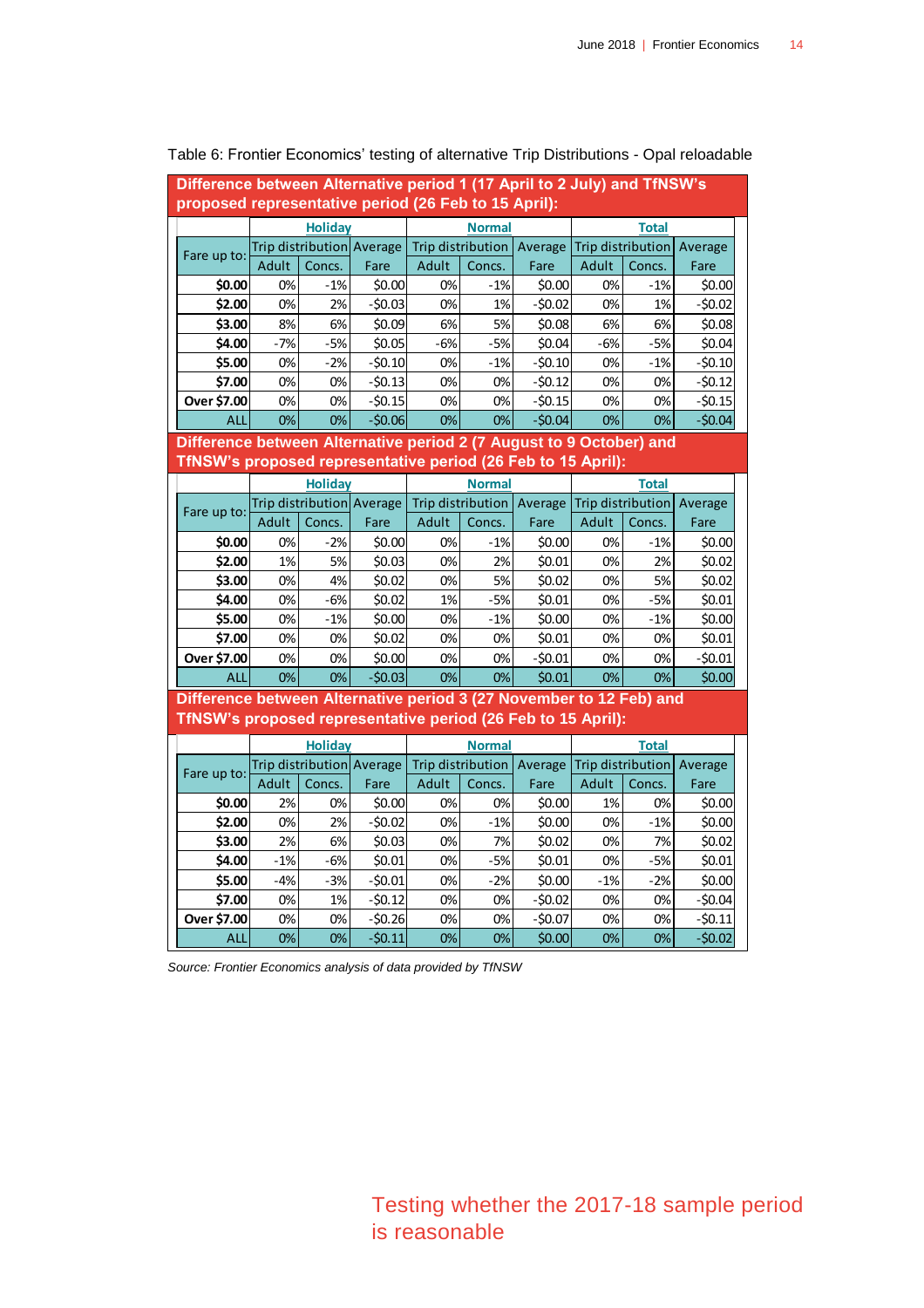| Difference between Alternative period 2 (7 August to 9 October) and<br>TfNSW's proposed representative period (26 Feb to 15 April): |       |                |                           |       |               |                             |                   |                   |          |  |  |  |
|-------------------------------------------------------------------------------------------------------------------------------------|-------|----------------|---------------------------|-------|---------------|-----------------------------|-------------------|-------------------|----------|--|--|--|
|                                                                                                                                     |       | <b>Holiday</b> |                           |       | <b>Normal</b> |                             |                   | <b>Total</b>      |          |  |  |  |
| Fare up to:                                                                                                                         |       |                | Trip distribution Average |       |               | Trip distribution   Average |                   | Trip distribution | Average  |  |  |  |
|                                                                                                                                     | Adult | Concs.         | Fare                      | Adult | Concs.        | Fare                        | Adult             | Concs.            | Fare     |  |  |  |
| \$0.00                                                                                                                              | 0%    | 0%             | \$0.00                    | 0%    | 0%            | \$0.00                      | 0%                | 0%                | \$0.00   |  |  |  |
| \$2.00                                                                                                                              | 0%    | 0%             | \$0.00                    | 0%    | 0%            | \$0.00                      | 0%                | 0%                | \$0.00   |  |  |  |
| \$3.00                                                                                                                              | 3%    | 5%             | \$0.00                    | 3%    | 5%            | \$0.00                      | 3%                | 5%                | \$0.00   |  |  |  |
| \$4.00                                                                                                                              | 0%    | 0%             | \$0.00                    | 0%    | 0%            | \$0.00                      | 0%                | 0%                | \$0.00   |  |  |  |
| \$5.00                                                                                                                              | 3%    | 1%             | \$0.00                    | 0%    | $-1%$         | \$0.02                      | 0%                | 0%                | \$0.02   |  |  |  |
| \$7.00                                                                                                                              | 0%    | $-1%$          | \$0.01                    | 0%    | $-3%$         | \$0.02                      | 0%                | $-2%$             | \$0.02   |  |  |  |
| Over \$7.00                                                                                                                         | -6%   | $-5%$          | \$0.02                    | $-3%$ | $-1%$         | $-50.10$                    | $-4%$             | $-2%$             | $-50.08$ |  |  |  |
| <b>ALL</b>                                                                                                                          | 0%    | 0%             | $-50.25$                  | 0%    | 0%            | $-50.17$                    | 0%                | 0%                | $-50.18$ |  |  |  |
| Difference between Alternative period 3 (27 November to 12 Feb) and<br>TfNSW's proposed representative period (26 Feb to 15 April): |       |                |                           |       |               |                             |                   |                   |          |  |  |  |
|                                                                                                                                     |       | <b>Holiday</b> |                           |       | <b>Normal</b> |                             |                   | <b>Total</b>      |          |  |  |  |
| Fare up to:                                                                                                                         |       |                | Trip distribution Average |       |               | Trip distribution   Average | Trip distribution |                   | Average  |  |  |  |
|                                                                                                                                     | Adult | Concs.         | Fare                      | Adult | Concs.        | Fare                        | Adult             | Concs.            | Fare     |  |  |  |
| \$0.00                                                                                                                              | 0%    | 0%             | \$0.00                    | 0%    | 0%            | \$0.00                      | 0%                | 0%                | \$0.00   |  |  |  |
| \$2.00                                                                                                                              | 0%    | 0%             | \$0.00                    | 0%    | 0%            | \$0.00                      | 0%                | 0%                | \$0.00   |  |  |  |
| \$3.00                                                                                                                              | $-3%$ | $-1%$          | \$0.00                    | 1%    | 0%            | \$0.00                      | 0%                | 0%                | \$0.00   |  |  |  |
| \$4.00                                                                                                                              | 0%    | 0%             | \$0.00                    | 0%    | 0%            | \$0.00                      | 0%                | 0%                | \$0.00   |  |  |  |
| \$5.00                                                                                                                              | 2%    | $-1%$          | \$0.00                    | 0%    | 0%            | \$0.01                      | 0%                | 0%                | \$0.01   |  |  |  |

<span id="page-19-1"></span>**\$7.00** 1% 1% \$0.01 0% -1% \$0.02 0% -1% \$0.02 **Over \$7.00** 1% 1% 1% \$0.03 0% 2% -\$0.06 0% 2% -\$0.05 ALL| 0%| 0%| \$0.07| 0%| 0%| -\$0.01| 0%| 0%| \$0.00

<span id="page-19-0"></span>Table 7: Frontier Economics' testing of alternative Trip Distributions - Single Trip **Tickets** 

*Source: Frontier Economics analysis of data provided by TfNSW*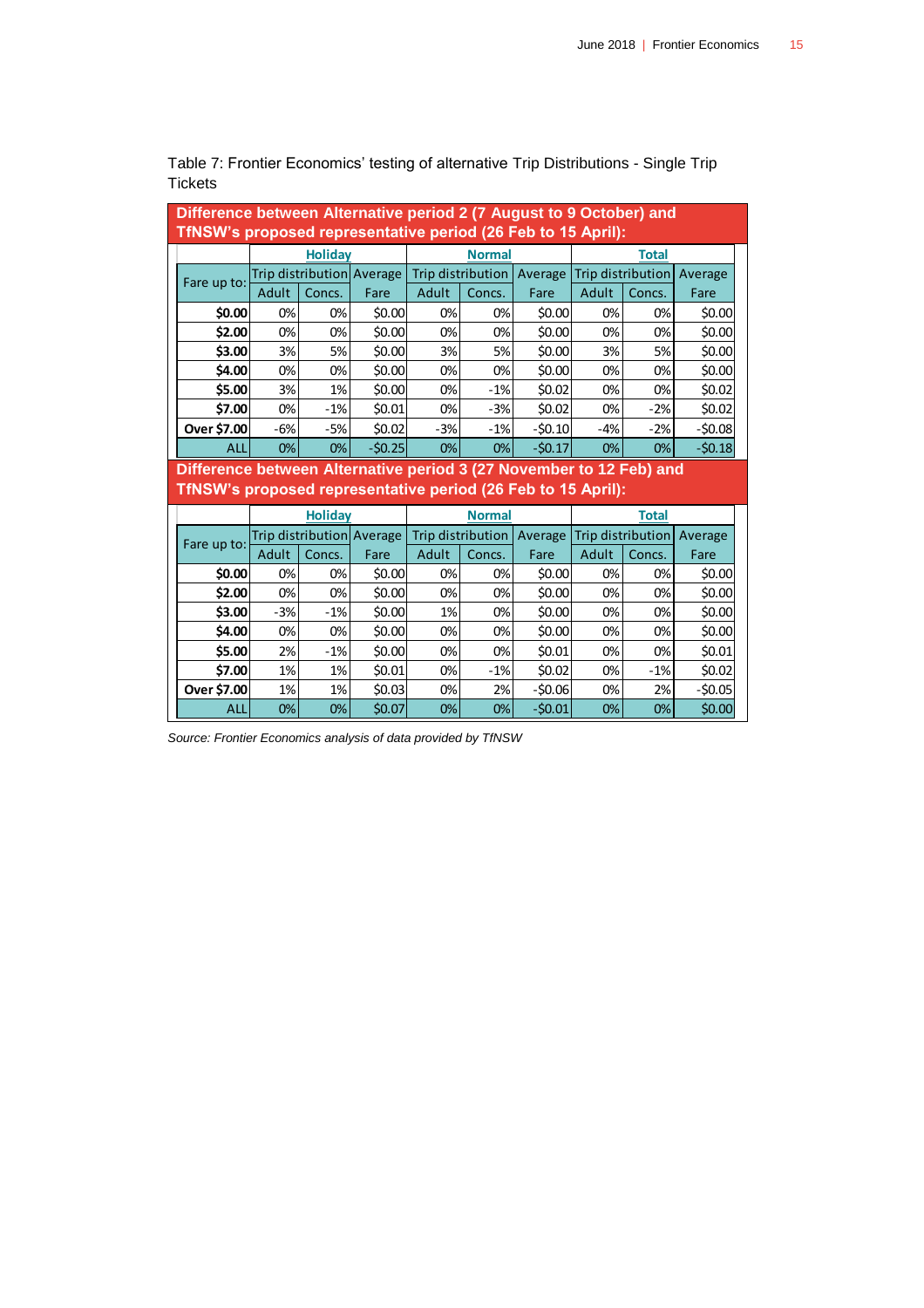## <span id="page-20-0"></span>**4 Testing the impact of the Opal Day Pass trial**

TfNSW propose to introduce a new Opal product in 2018-19 – Opal One Day Travel Pass ("Opal Day Pass") at a price of \$19 Adult/\$9.50 Child without airport access and \$33.30 Adult/\$22.30 Child.

Page 2 of TfNSW's pricing proposal states that it is expected that less than 15,000 full price Opal Day Pass will be sold in 2018-19.

"The Opal Day Pass trial was considered but it is not expected to impact Trip Distribution in 2018-19 due to low numbers. During the trial, the Opal Day Pass will not be available for general sale to the public but only be distributed through tour operators such as cruise ship companies. It is expected that less than 15,000 full price Opal Day Pass will be sold in 2018-19, representing less than 0.01 per cent of patronage."

In order to test whether the introduction of the Opal Day Pass trial will have a significant impact in 2018-19, we test the impact on the projected 2018-19 Single Trip Ticket Trip Distribution and Average Adult Fare of adding between 15,000 and 500,000 full price Opal Day Pass tickets. [Table 8](#page-21-0) below shows the following.

- Adding 15,000 Opal Day Passes (in line with TfNSW's expectations for 2018-19) would:
	- increase the projected 2018-19 Average Adult Fare for Single Trip Tickets by only \$0.03; and
	- have virtually no impact on the Trip Distribution for Single Trip Tickets.
- Adding 30,000 Opal Day Passes (two times TfNSW's expectations) would
	- increase the projected 2018-19 Average Adult Fare for Single Trip Tickets by only \$0.06;
	- have virtually no impact on the Trip Distribution for Single Trip Tickets.
- Adding 500,000 Opal Day Passes (more than 33 times TfNSW's expectations) would
	- increase the projected 2018-19 Average Adult Fare for Single Trip Tickets by \$1.03.
	- increase the proportion of trips in the over \$7 price band for Single Trip Tickets by 5%.

While this would result in a significant increase in the Average Adult Fare for Singe Trip Tickets, we note that IPART's 13% overall cap would not be breached even under this very high scenario which we have used solely for the purposed of sensitivity testing.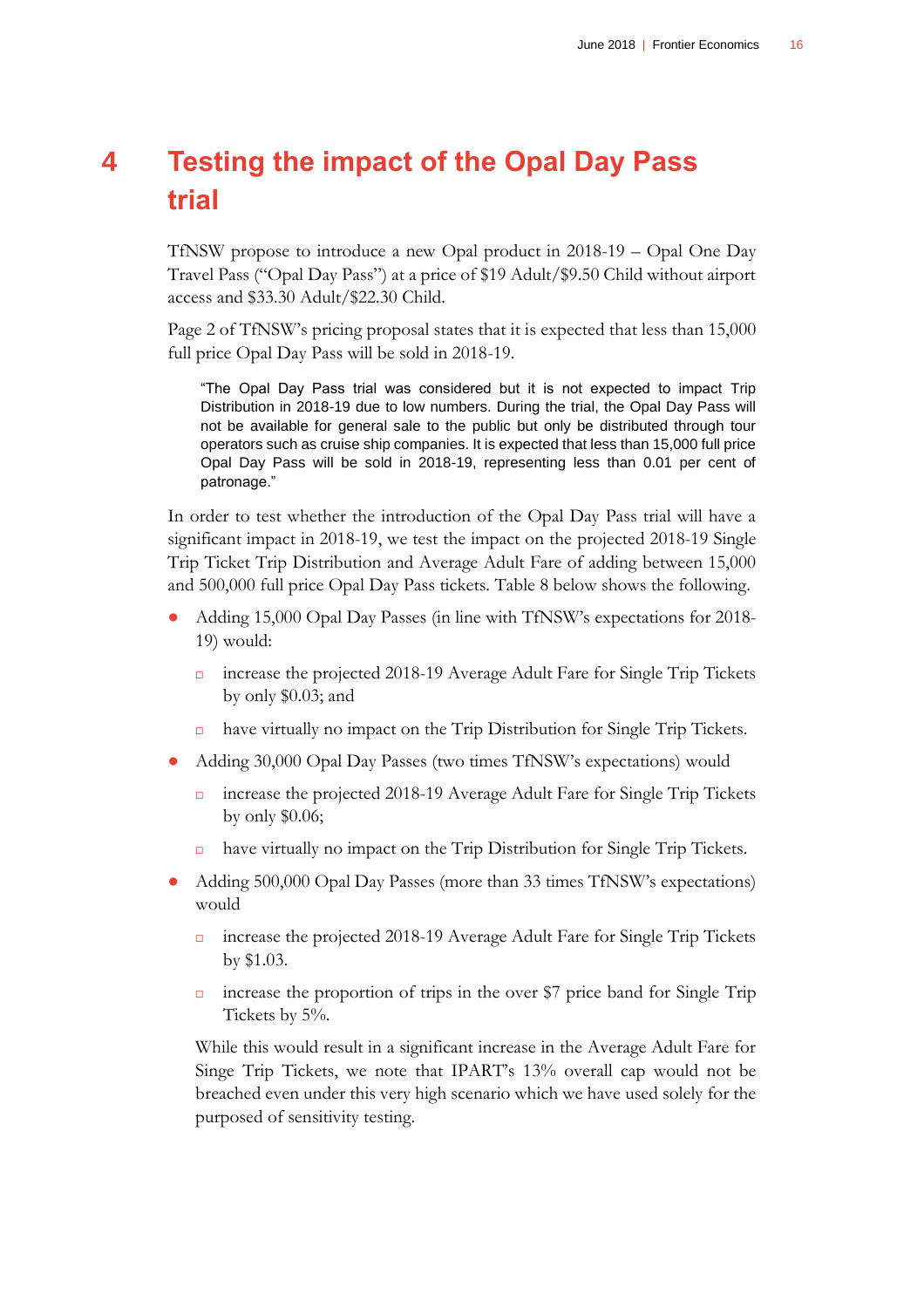As Single Trip Tickets comprise of less than 2% of total trips (Opal reloadable tickets comprising over 98% of trips), the introduction of the Opal Day Pass will have an immaterial impact of the overall Average Adult Fare.

Based on our findings, we can provide assurance that the Opal Day Pass trial will have an immaterial impact Trip Distribution and Average Adult Fare in 2018-19 due to low projected numbers.

<span id="page-21-0"></span>Table 8: Frontier Economics' sensitivity analysis of Opal Day Pass trial on the projected 2018-19 Single Trip Ticket Trip Distribution

| <b>Impact of adding 15,000 Opal Day Passes</b> |       |                |                           |       |                   |         |                   |        |         |  |  |
|------------------------------------------------|-------|----------------|---------------------------|-------|-------------------|---------|-------------------|--------|---------|--|--|
|                                                |       | <b>Holiday</b> |                           |       | <b>Normal</b>     |         |                   | Total  |         |  |  |
| Fare up to:                                    |       |                | Trip distribution Average |       | Trip distribution | Average | Trip distribution |        | Average |  |  |
|                                                | Adult | Concs.         | Fare                      | Adult | Concs.            | Fare    | Adult             | Concs. | Fare    |  |  |
| \$0.00                                         | 0%    | 0%             | \$0.00                    | 0%    | 0%                | \$0.00  | 0%                | 0%     | \$0.00  |  |  |
| \$2.00                                         | 0%    | 0%             | \$0.00                    | 0%    | 0%                | \$0.00  | 0%                | 0%     | \$0.00  |  |  |
| \$3.00                                         | 0%    | 0%             | \$0.00                    | 0%    | 0%                | \$0.00  | 0%                | 0%     | \$0.00  |  |  |
| \$4.00                                         | 0%    | 0%             | \$0.00                    | 0%    | 0%                | \$0.00  | 0%                | 0%     | \$0.00  |  |  |
| \$5.00                                         | 0%    | 0%             | \$0.00                    | 0%    | 0%                | \$0.00  | 0%                | 0%     | \$0.00  |  |  |
| \$7.00                                         | 0%    | 0%             | \$0.00                    | 0%    | 0%                | \$0.00  | 0%                | 0%     | \$0.00  |  |  |
| Over \$7.00                                    | 0%    | 0%             | \$0.14                    | 0%    | 0%                | \$0.18  | 0%                | 0%     | \$0.17  |  |  |
| <b>ALL</b>                                     | 0%    | 0%             | \$0.03                    | 0%    | 0%                | \$0.03  | 0%                | 0%     | \$0.03  |  |  |

#### **Impact of adding 30,000 Opal Day Passes**

|             |       | <b>Holiday</b>            |        |                          | <b>Normal</b> |         | <b>Total</b>             |        |         |
|-------------|-------|---------------------------|--------|--------------------------|---------------|---------|--------------------------|--------|---------|
| Fare up to: |       | Trip distribution Average |        | <b>Trip distribution</b> |               | Average | <b>Trip distribution</b> |        | Average |
|             | Adult | Concs.                    | Fare   | Adult                    | Concs.        | Fare    | Adult                    | Concs. | Fare    |
| \$0.00      | 0%    | 0%                        | \$0.00 | 0%                       | 0%            | \$0.00  | 0%                       | 0%     | \$0.00  |
| \$2.00      | 0%    | 0%                        | \$0.00 | 0%                       | 0%            | \$0.00  | 0%                       | 0%     | \$0.00  |
| \$3.00      | 0%    | 0%                        | \$0.00 | 0%                       | 0%            | \$0.00  | 0%                       | 0%     | \$0.00  |
| \$4.00      | 0%    | 0%                        | \$0.00 | 0%                       | 0%            | \$0.00  | 0%                       | 0%     | \$0.00  |
| \$5.00      | 0%    | 0%                        | \$0.00 | 0%                       | 0%            | \$0.00  | 0%                       | 0%     | \$0.00  |
| \$7.00      | 0%    | 0%                        | \$0.00 | 0%                       | 0%            | \$0.00  | 0%                       | 0%     | \$0.00  |
| Over \$7.00 | 0%    | 0%                        | \$0.28 | 0%                       | 0%            | \$0.36  | 0%                       | 0%     | \$0.35  |
| <b>ALL</b>  | 0%    | 0%                        | \$0.07 | 0%                       | 0%            | \$0.06  | 0%                       | 0%     | \$0.06  |

#### **Impact of adding 500,000 Opal Day Passes**

|             |                           | <b>Holiday</b> |      |                          |        | <b>Normal</b> |                          | <b>Total</b> |         |        |
|-------------|---------------------------|----------------|------|--------------------------|--------|---------------|--------------------------|--------------|---------|--------|
| Fare up to: | Trip distribution Average |                |      | <b>Trip distribution</b> |        | Average       | <b>Trip distribution</b> |              | Average |        |
|             | Adult                     | Concs.         | Fare | Adult                    | Concs. | Fare          | Adult                    | Concs.       | Fare    |        |
| \$0.00      |                           | 0%             | 0%   | \$0.00                   | 0%     | 0%            | \$0.00                   | 0%           | 0%      | \$0.00 |
| \$2.00      |                           | 0%             | 0%   | \$0.00                   | 0%     | 0%            | \$0.00                   | 0%           | 0%      | \$0.00 |
| \$3.00      |                           | $-1%$          | 0%   | \$0.00                   | $-1%$  | 0%            | \$0.00                   | $-1%$        | 0%      | \$0.00 |
| \$4.00      |                           | 0%             | 0%   | \$0.00                   | 0%     | 0%            | \$0.00                   | 0%           | 0%      | \$0.00 |
| \$5.00      |                           | $-2%$          | 0%   | \$0.00                   | $-2%$  | 0%            | \$0.00                   | $-2%$        | 0%      | \$0.00 |
| \$7.00      |                           | $-1%$          | 0%   | \$0.00                   | $-1%$  | 0%            | \$0.00                   | $-1%$        | 0%      | \$0.00 |
| Over \$7.00 |                           | 5%             | 0%   | \$3.81                   | 5%     | 0%            | \$4.56                   | 5%           | 0%      | \$4.43 |
|             | <b>ALL</b>                | 0%             | 0%   | \$1.04                   | 0%     | 0%            | \$1.03                   | 0%           | 0%      | \$1.03 |

*Source: Frontier Economics analysis of data provided by TfNSW*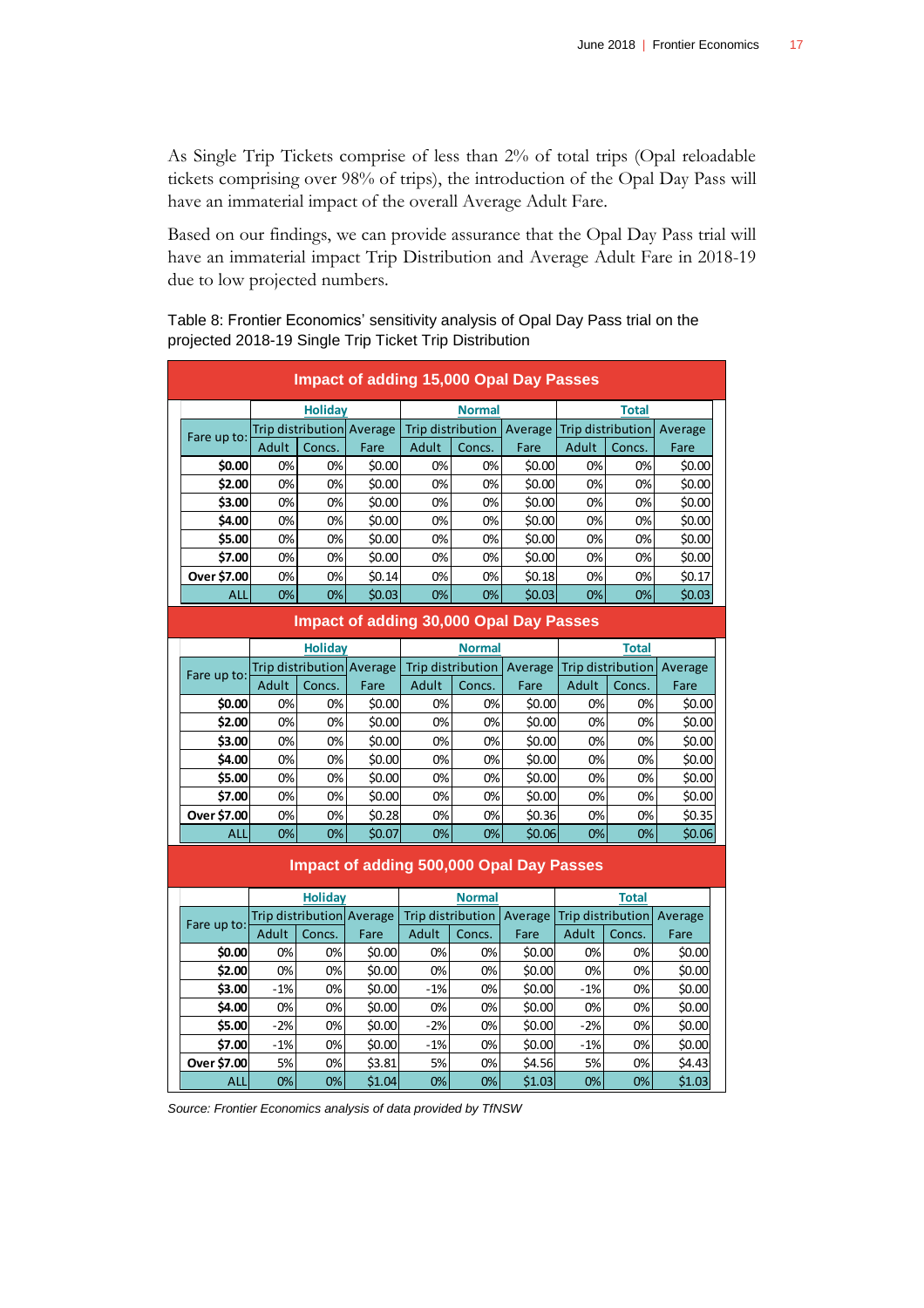## <span id="page-22-0"></span>**5 Sensitivity analysis of the use of contactless payments**

TfNSW's pricing proposal is based on the assumption that the number of contactless payment is not expected to impact Trip Distribution in 2018-19.

Page 2 of TfNSW's pricing proposal states that:

"Similarly, the use of contactless payment is not expected to impact Trip Distribution in 2018-19. Contactless is now available on ferries and light rail but Opal reloadable cards remain the most popular payment method. Recent data shows that less than 0.05 per cent of trips were paid for via contactless payment."

In order to test whether contactless payments will have a significant impact on the Trip Distribution in 2018-19, we test the impact on the projected 2018-19 Single Ticket Trip Distribution and Average Adult Fare of increasing the number of projected contactless payments by a factor of between 2 and 8. [Table 9](#page-24-0) below shows the following.

- If the number of contactless payments were doubled (two times higher than TfNSW's expectations):
	- the projected Average Adult Fare for Single Trip Tickets would increase by \$0.05; and
	- $\Box$  the proportion of trips in the over \$7 price band for Single Trip Tickets would increase by 2%.
- If the number of contactless payments was four times higher than TfNSW's expectations:
	- the projected Average Adult Fare for Single Trip Tickets would increase by \$0.14; and
	- $\Box$  the proportion of trips in the over \$7 price band for Single Trip Tickets would increase by 5%.
- If the number of contactless payments was eight times higher than TfNSW's expectations:
	- the projected Average Adult Fare for Single Trip Tickets would increase by \$0.30; and
	- $\Box$  the proportion of trips in the over \$7 price band for Single Trip Tickets would increase by 10%.

As Single Trip Tickets comprise of less than 2% of total trips (Opal reloadable tickets comprising over 98% of trips), even a potential eight time increase in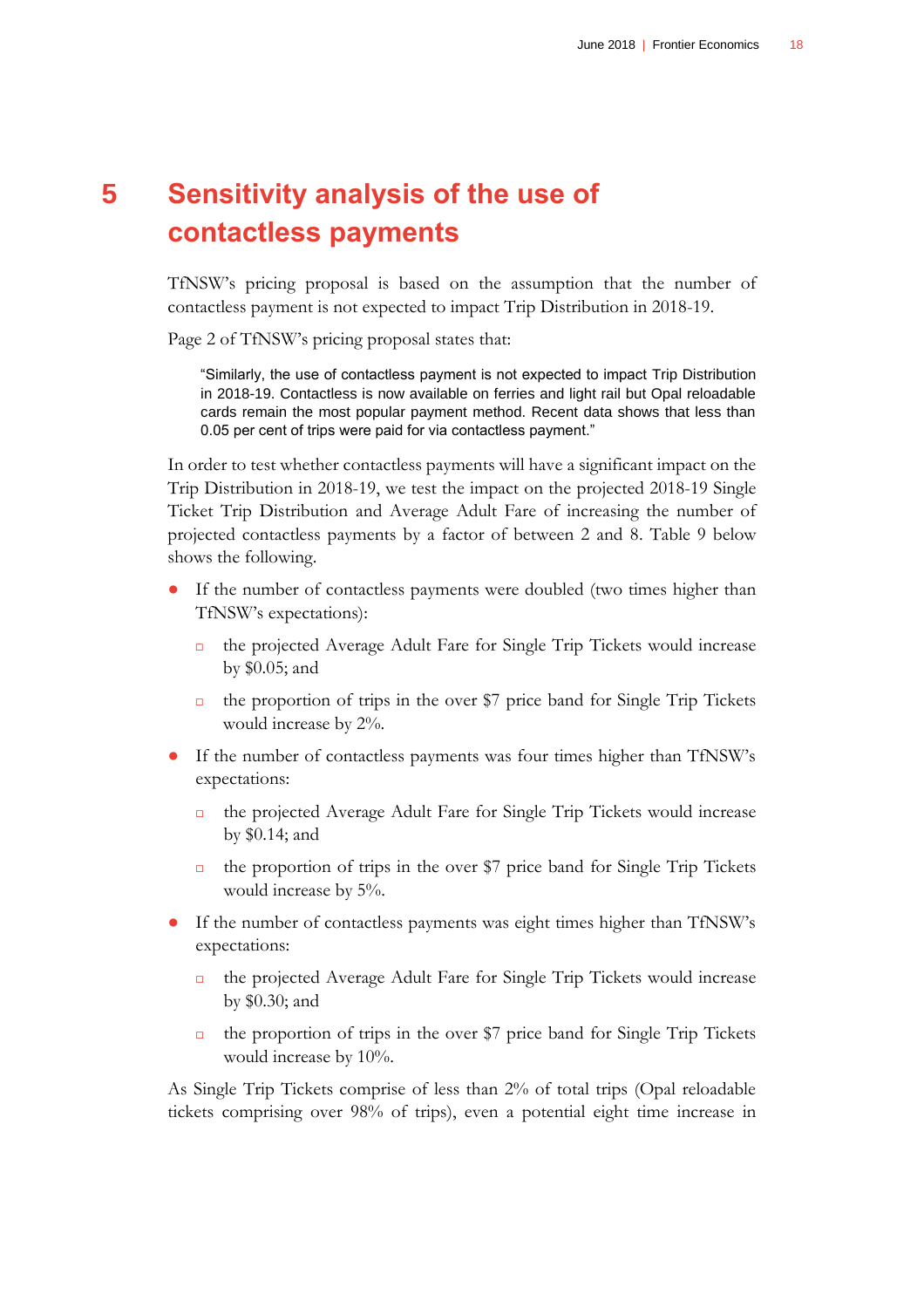contactless payments will have an immaterial impact of the overall Average Adult Fare.

Based on our findings, we can provide assurance that the contactless payments will have an immaterial impact Trip Distribution and Average Adult Fare in 2018-19 due to low projected numbers.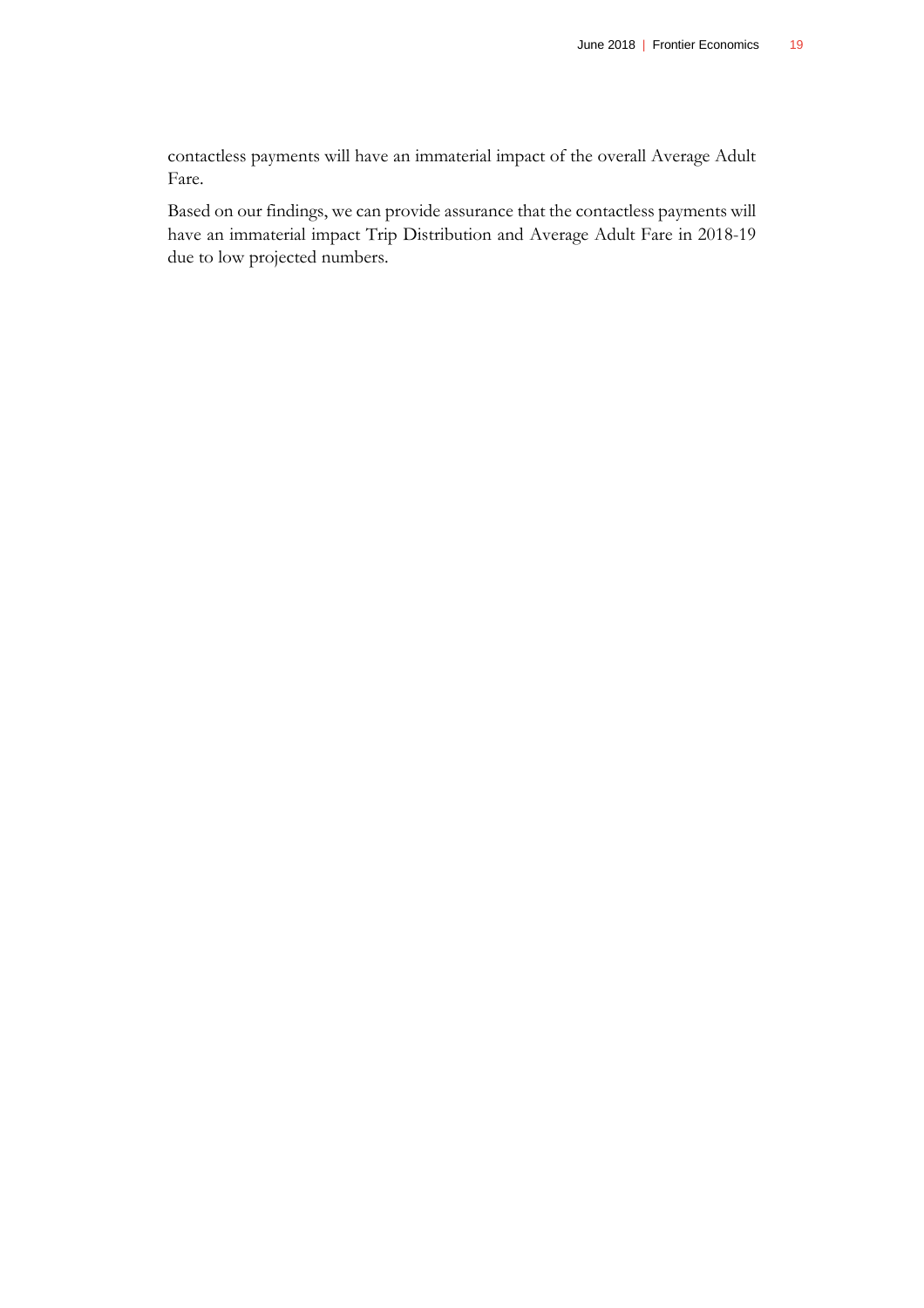| Impact of doubling the number of contactless payments     |                |                   |                                                    |                          |                   |          |              |                   |                           |  |
|-----------------------------------------------------------|----------------|-------------------|----------------------------------------------------|--------------------------|-------------------|----------|--------------|-------------------|---------------------------|--|
|                                                           | <b>Holiday</b> |                   |                                                    | <b>Normal</b>            |                   |          | <b>Total</b> |                   |                           |  |
| Fare up to:                                               |                |                   | Trip distribution Average                          |                          | Trip distribution | Average  |              |                   | Trip distribution Average |  |
|                                                           | Adult          | Concs.            | Fare                                               | Adult                    | Concs.            | Fare     | Adult        | Concs.            | Fare                      |  |
| \$0.00                                                    | 0%             | 0%                | \$0.00                                             | 0%                       | 0%                | \$0.00   | 0%           | 0%                | \$0.00                    |  |
| \$2.00                                                    | 0%             | 0%                | \$0.00                                             | 0%                       | 0%                | \$0.00   | 0%           | 0%                | \$0.00                    |  |
| \$3.00                                                    | $-1%$          | 0%                | \$0.00                                             | 0%                       | 0%                | \$0.00   | 0%           | 0%                | \$0.00                    |  |
| \$4.00                                                    | 0%             | 0%                | \$0.00                                             | 0%                       | 0%                | \$0.00   | 0%           | 0%                | \$0.00                    |  |
| \$5.00                                                    | $-1%$          | 0%                | \$0.00                                             | $-1%$                    | 0%                | \$0.00   | $-1%$        | 0%                | \$0.00                    |  |
| \$7.00                                                    | $-1%$          | 0%                | \$0.00                                             | 0%                       | 0%                | \$0.00   | $-1%$        | 0%                | \$0.00                    |  |
| Over \$7.00                                               | 2%             | 0%                | $-50.02$                                           | 1%                       | 0%                | $-50.02$ | 2%           | 0%                | $-50.02$                  |  |
| <b>ALL</b>                                                | 0%             | 0%                | \$0.07                                             | 0%                       | 0%                | \$0.04   | 0%           | 0%                | \$0.05                    |  |
| <b>Impact of having 4 times more contactless payments</b> |                |                   |                                                    |                          |                   |          |              |                   |                           |  |
|                                                           |                | <b>Holiday</b>    |                                                    | <b>Normal</b>            |                   |          | <b>Total</b> |                   |                           |  |
| Fare up to:                                               |                |                   | Trip distribution Average                          | <b>Trip distribution</b> |                   | Average  |              | Trip distribution | Average                   |  |
|                                                           | Adult          | Concs.            | Fare                                               | Adult                    | Concs.            | Fare     | Adult        | Concs.            | Fare                      |  |
| \$0.00                                                    | 0%             | 0%                | \$0.00                                             | 0%                       | 0%                | \$0.00   | 0%           | 0%                | \$0.00                    |  |
| \$2.00                                                    | 0%             | 0%                | \$0.00                                             | 0%                       | 0%                | \$0.00   | 0%           | 0%                | \$0.00                    |  |
| \$3.00                                                    | $-1%$          | 0%                | \$0.00                                             | $-1%$                    | 0%                | \$0.00   | $-1%$        | 0%                | \$0.00                    |  |
| \$4.00                                                    | 0%             | 0%                | \$0.00                                             | 0%                       | 0%                | \$0.00   | 0%           | 0%                | \$0.00                    |  |
| \$5.00                                                    | $-3%$          | 0%                | \$0.00                                             | $-2%$                    | 0%                | \$0.00   | $-2%$        | 0%                | \$0.00                    |  |
| \$7.00                                                    | $-2%$          | 0%                | \$0.00                                             | $-1%$                    | 0%                | \$0.00   | $-1%$        | 0%                | \$0.00                    |  |
| Over \$7.00                                               | 7%             | 0%                | $-50.05$                                           | 4%                       | 0%                | $-50.04$ | 5%           | 0%                | $-50.04$                  |  |
| <b>ALL</b>                                                | 0%             | 0%                | \$0.20                                             | 0%                       | 0%                | \$0.12   | 0%           | 0%                | \$0.14                    |  |
|                                                           |                |                   | Impact of having 8 times more contactless payments |                          |                   |          |              |                   |                           |  |
|                                                           |                | <b>Holiday</b>    |                                                    | <b>Normal</b>            |                   |          | <b>Total</b> |                   |                           |  |
| Fare up to:                                               |                | Trip distribution | Average                                            |                          | Trip distribution | Average  |              | Trip distribution | Average                   |  |
|                                                           | Adult          | Concs.            | Fare                                               | Adult                    | Concs.            | Fare     | Adult        | Concs.            | Fare                      |  |
| \$0.00                                                    | 0%             | 0%                | \$0.00                                             | 0%                       | 0%                | \$0.00   | 0%           | 0%                | \$0.00                    |  |
| \$2.00                                                    | 0%             | 0%                | \$0.00                                             | 0%                       | 0%                | \$0.00   | 0%           | 0%                | \$0.00                    |  |
| \$3.00                                                    | $-3%$          | 0%                | \$0.00                                             | -2%                      | 0%                | \$0.00   | -2%          | 0%                | \$0.00                    |  |
| \$4.00                                                    | 0%             | 0%                | \$0.00                                             | 0%                       | 0%                | \$0.00   | 0%           | 0%                | \$0.00                    |  |
| \$5.00                                                    | $-6%$          | 0%                | \$0.00                                             | $-4%$                    | 0%                | \$0.00   | $-5%$        | 0%                | \$0.00                    |  |
| \$7.00                                                    | $-5%$          | 0%                | \$0.00                                             | $-3%$                    | 0%                | \$0.00   | $-3%$        | 0%                | \$0.00                    |  |
| Over \$7.00                                               | 14%            | 0%                | $-50.09$                                           | 9%                       | 0%                | $-50.07$ | 10%          | 0%                | $-50.07$                  |  |
| ALL                                                       | 0%             | 0%                | \$0.42                                             | 0%                       | 0%                | \$0.27   | 0%           | 0%                | \$0.30                    |  |

<span id="page-24-0"></span>Table 9: Frontier Economics' sensitivity analysis of contactless payments on the projected 2018-19 Single Ticket Trip Distribution

*Source: Frontier Economics analysis of data provided by TfNSW*

*Note: We note that the purpose of our analysis in this section is to test the illustrative impact of an increase in the number of contactless payments. In order to do so, we simple increase the number of projected contactless payments in 2018-19 by a factor of between 2 and 8 (without reducing the number of Opal Reloadable and remaining Single Ticket trips by a commensurate amount). The results in Table 9 therefore are likely to overstate the impacts on Trip Distribution and Average Adult Fare.*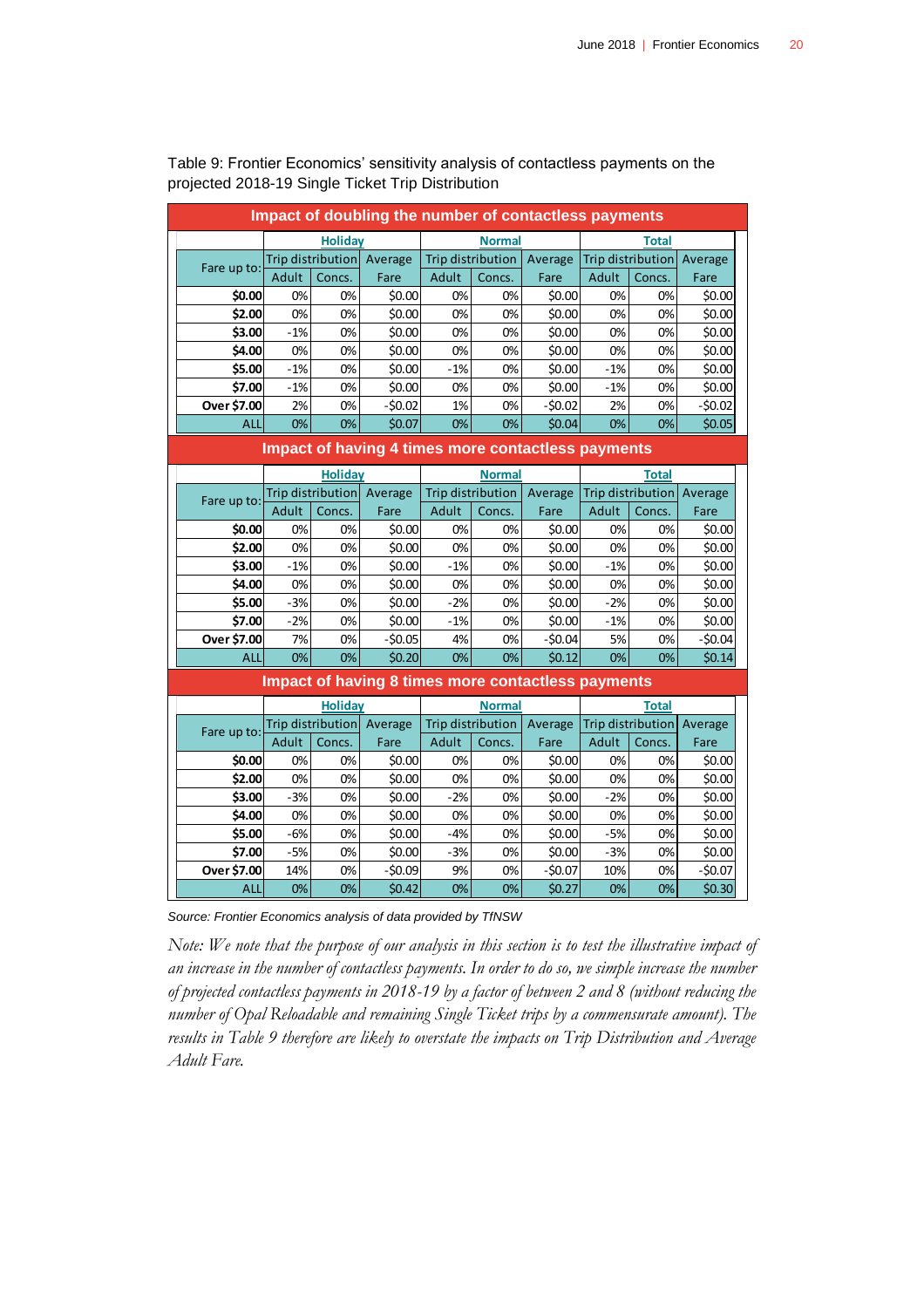Frontier Economics Pty Ltd in Australia is a member of the Frontier Economics network, and consists of companies based in Australia (Melbourne, Sydney & Brisbane) and Singapore. Our sister company, Frontier Economics Ltd, operates in Europe (Brussels, Cologne, Dublin, London & Madrid). The companies are independently owned, and legal commitments entered into by any one company do not impose any obligations on other companies in the network. All views expressed in this document are the views of Frontier Economics Pty Ltd.

#### Disclaimer

None of Frontier Economics Pty Ltd (including the directors and employees) make any representation or warranty as to the accuracy or completeness of this report. Nor shall they have any liability (whether arising from negligence or otherwise) for any representations (express or implied) or information contained in, or for any omissions from, the report or any written or oral communications transmitted in the course of the project.